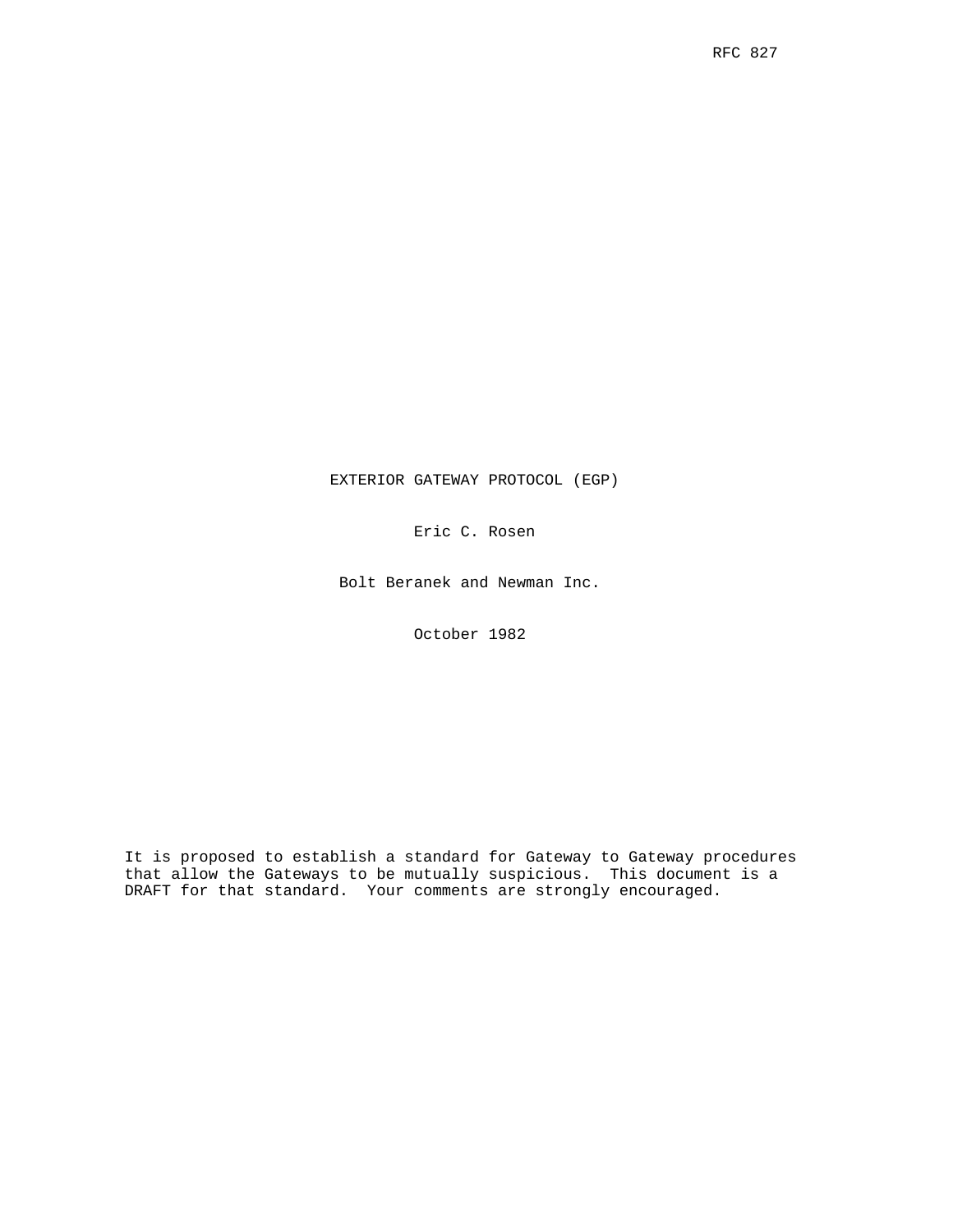# Table of Contents

|                | NEIGHBOR REACHABILITY PROTOCOL 11    |
|----------------|--------------------------------------|
| $\overline{4}$ | NETWORK REACHABILITY (NR) MESSAGE 15 |
|                |                                      |
| б.             |                                      |
|                |                                      |
| 8              |                                      |
|                |                                      |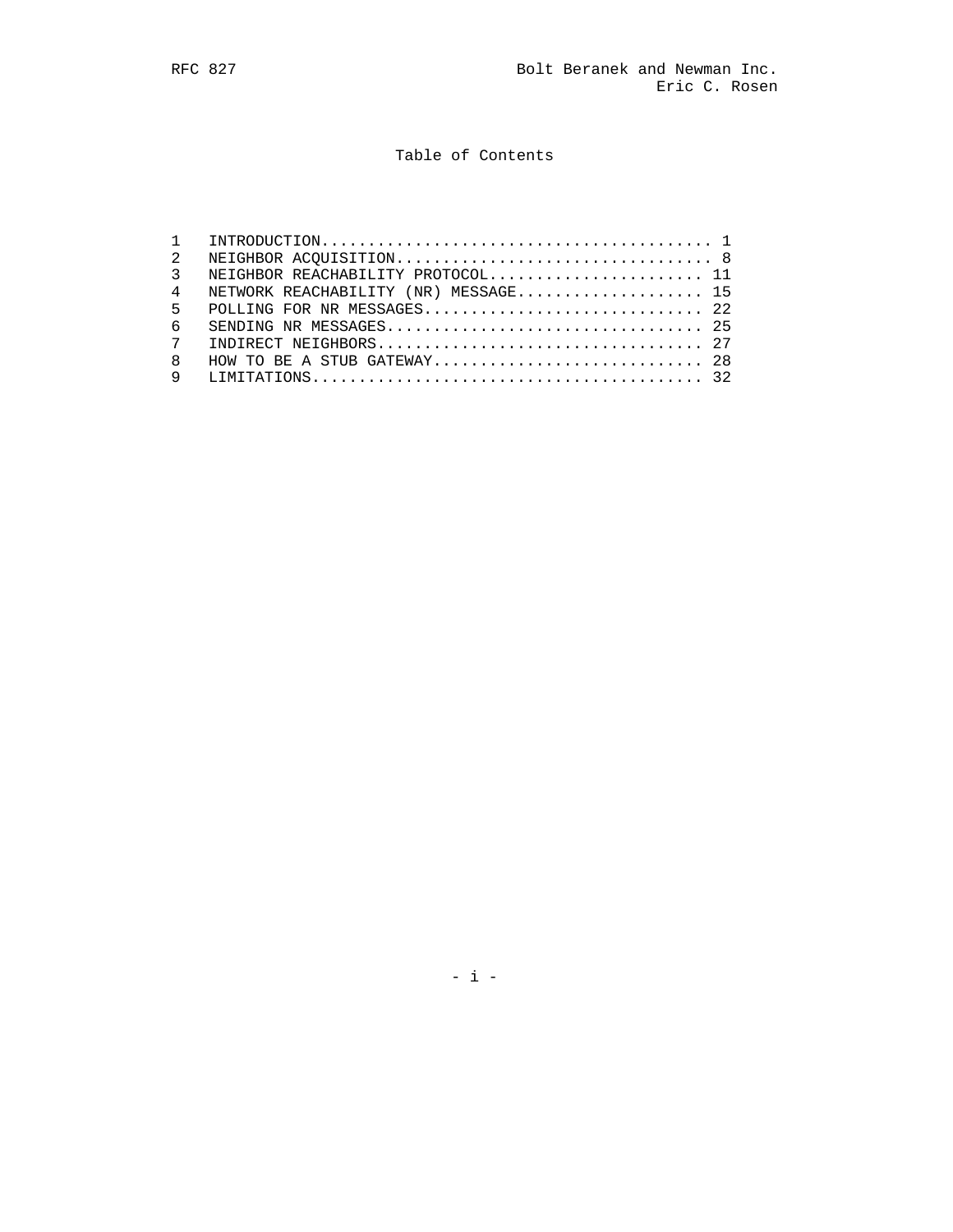# 1 INTRODUCTION

 The DARPA Catenet is expected to be a continuously expanding system, with more and more hosts on more and more networks participating in it. Of course, this will require more and more gateways. In the past, such expansion has taken place in a relatively unstructured manner. New gateways, often containing radically different software than the existing gateways, would be added and would immediately begin participating in the common routing algorithm via the GGP protocol. However, as the internet grows larger and larger, this simple method of expansion becomes less and less feasible. There are a number of reasons for this:

- the overhead of the routing algorithm becomes excessively large;
- the proliferation of radically different gateways participating in a single common routing algorithm makes maintenance and fault isolation nearly impossible, since it becomes impossible to regard the internet as an integrated communications system;
- the gateway software and algorithms, especially the routing algorithm, become too rigid and inflexible, since any proposed change must be made in too many different places and by too many different people.

- 1 -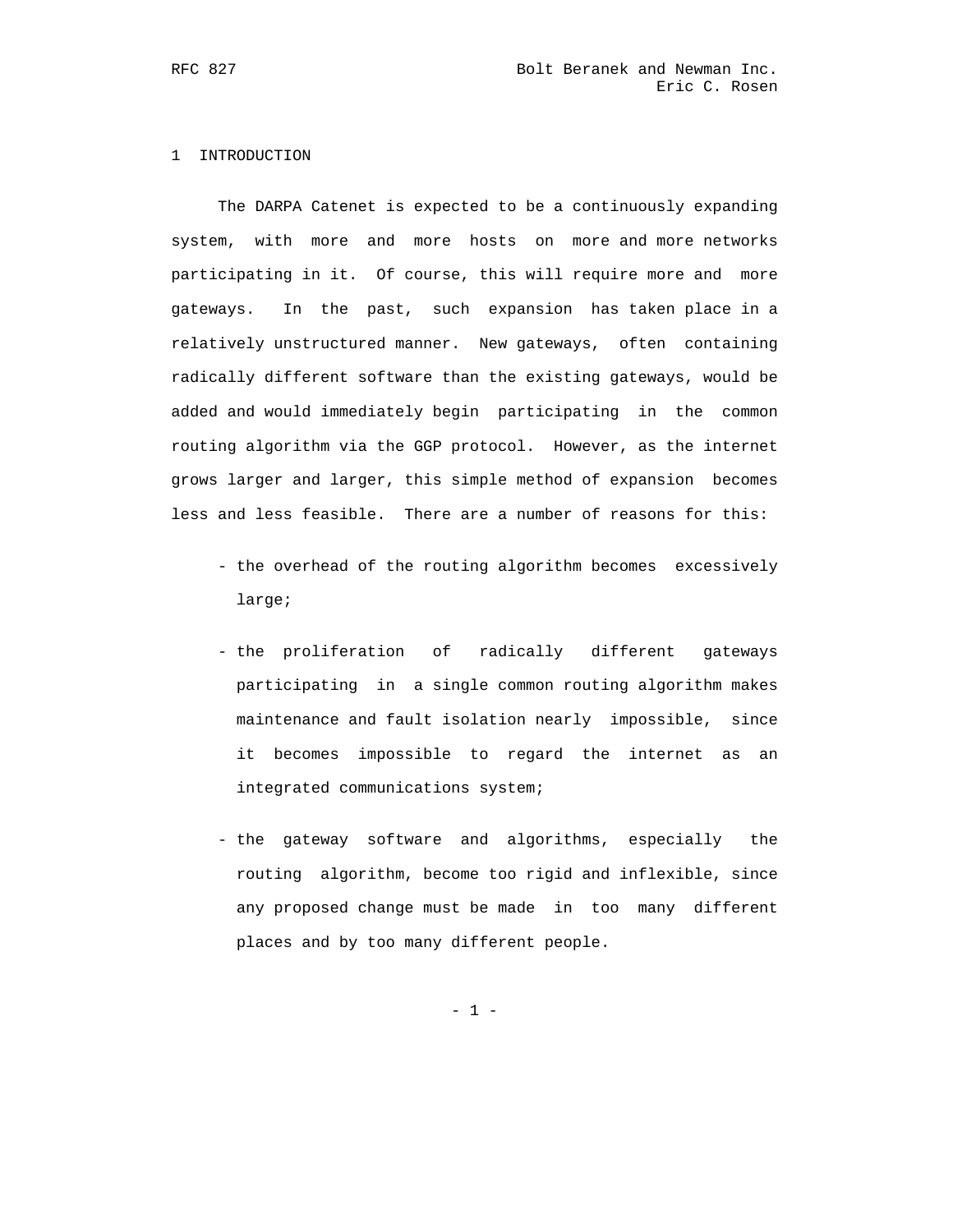In the future, the internet is expected to evolve into a set of separate domains or "autonomous systems", each of which consists of a set of one or more relatively homogeneous gateways. The protocols, and in particular the routing algorithm which these gateways use among themselves, will be a private matter, and need never be implemented in gateways outside the particular domain or system.

 In the simplest case, an autonomous system might consist of just a single gateway connecting, for example, a local network to the ARPANET. Such a gateway might be called a "stub gateway", since its only purpose is to interface the local network to the rest of the internet, and it is not intended to be used for handling any traffic which neither originated in nor is destined for that particular local network. In the near-term future, we will begin to think of the internet as a set of autonomous systems, one of which consists of the DARPA gateways on ARPANET and SATNET, and the others of which are stub gateways to local networks. The former system, which we shall call the "core" system, will be used as a transport or "long-haul" system by the latter systems.

 Ultimately, however, the internet may consist of a number of co-equal autonomous systems, any of which may be used (with certain restrictions which will be discussed later) as a

- 2 -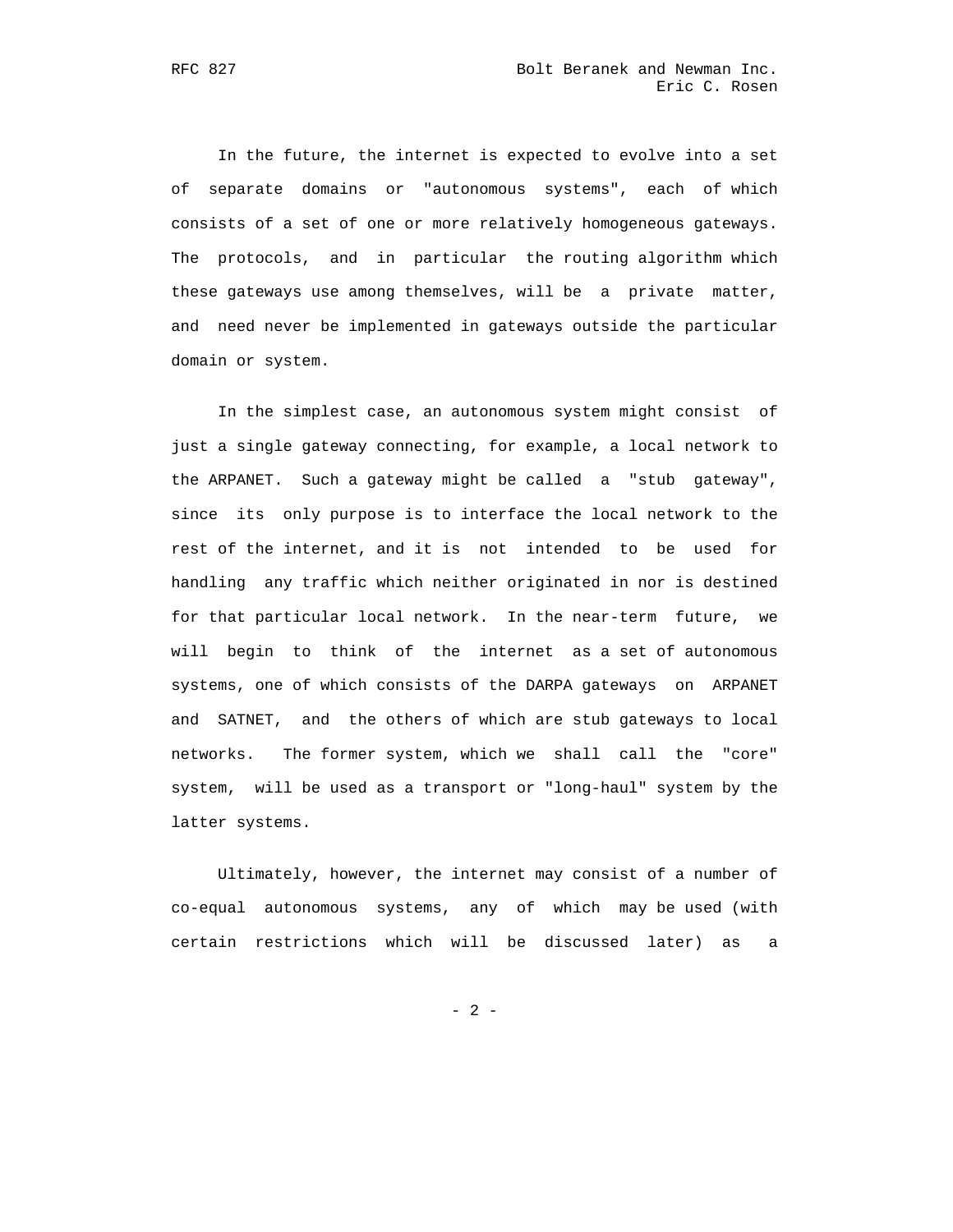transport medium for traffic originating in any system and destined for any system. When this more complex configuration comes into being, it will be inappropriate to regard any one autonomous system as a "core" system. For the sake of concreteness, however, and because the initial implementations of the Exterior Gateway Protocol are expected to focus on the the case of connecting "stub gateways" to the DARPA gateways on ARPANET and SATNET, we will often use the term "core" gateways in our examples and discussion.

 The purpose of the Exterior Gateway Protocol (EGP) is to enable one or more autonomous systems to be used as transport media for traffic originating in some other autonomous system and destined for yet another, while allowing the end-user to see the composite of all the autonomous systems as a single internet, with a flat, uniform address space. The route which a datagram takes through the internet, and the number of autonomous systems which it traverses, are to be transparent to the end-user (unless, of course, the end-user makes use of the IP "source route" option).

 In describing the Exterior Gateway Protocol, we have deliberately left a great deal of latitude to the designers and implementers of particular autonomous systems, particularly with regard to timer values. We have done this because we expect that

- 3 -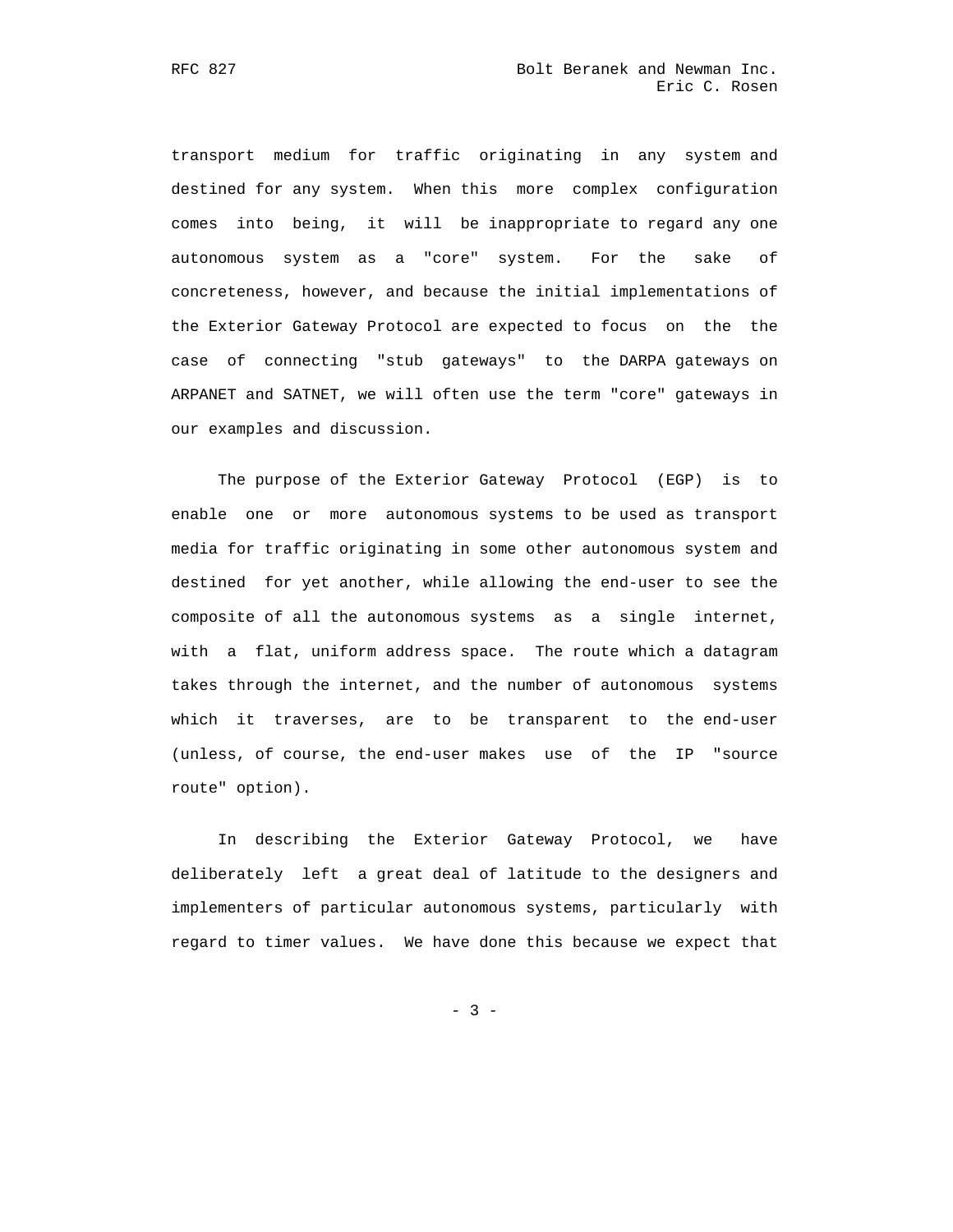different gateway implementations and different internet environments may just have different requirements and goals, so that no single strict implementation specification could apply to all. However, this does NOT mean that ANY implementation which conforms to the specification will work well, or that the areas in which we have left latitude are not crucial to performance. The fact that some time-out value, for example, is not specified here does not mean that everything will work no matter what value is assigned.

 Autonomous systems will be assigned 16-bit identification numbers (in much the same ways as network and protocol numbers are now assigned), and every EGP message header contains one word for this number. Zero will not be assigned to any autonomous system; rather, the presence of a zero in this field will indicate that no number is present.

 We need to introduce the concept of one gateway being a NEIGHBOR of another. In the simplest and most common case, we call two gateways "neighbors" if there is a network to which each has an interface. However, we will need a somewhat more general notion of "neighbor" to allow the following two cases:

 a) Two gateways may be regarded as neighbors if they are directly connected not by a network (in the usual sense

- 4 -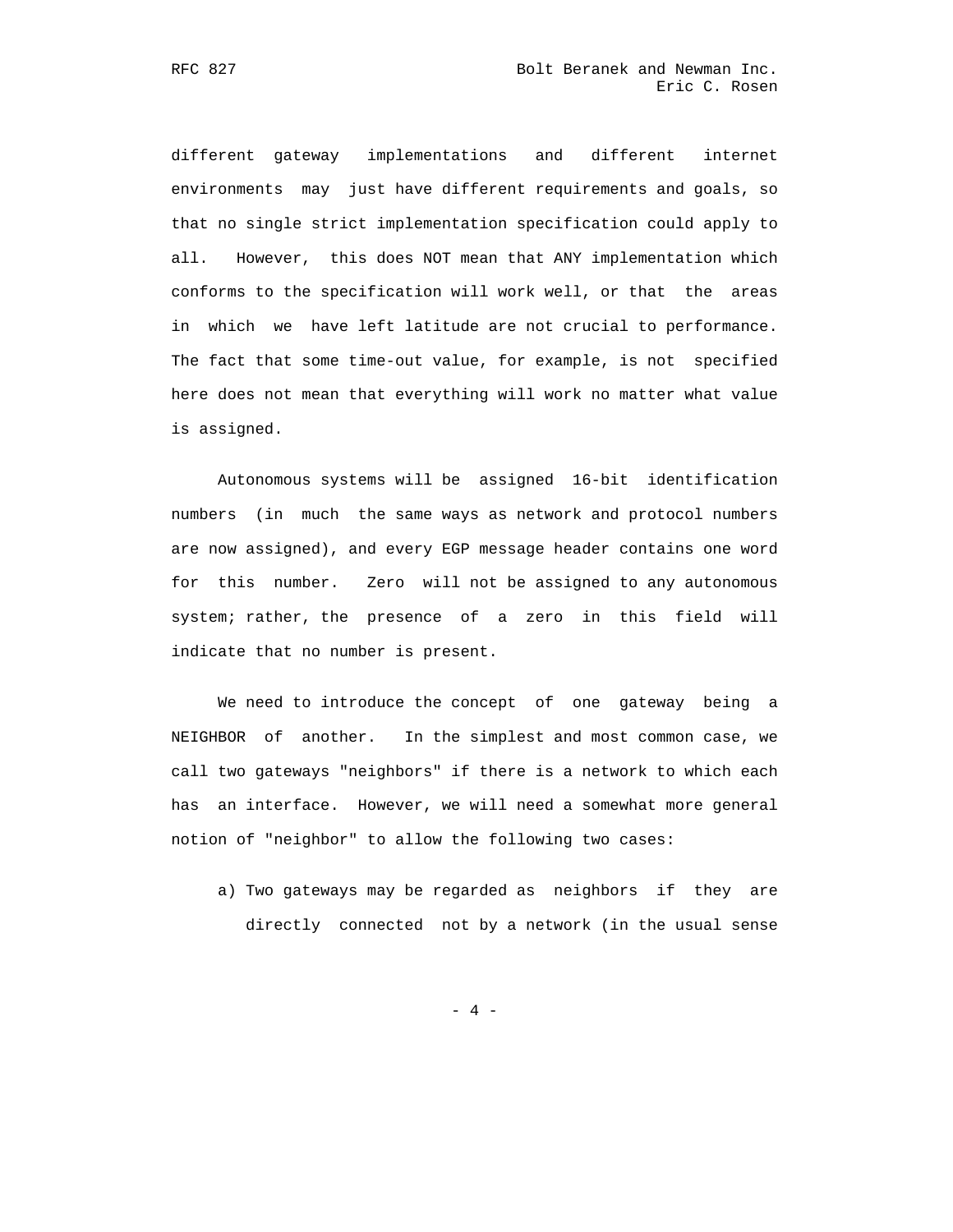of the term), but by a simple wire, or HDLC line, or some similar means of "direct connection".

 b) Two gateways may be regarded as neighbors if they are connected by an "internet" which is transparent to them. That is, we would like to be able to say that two gateways are neighbors even if they are connected by an internet, as long as the gateways utilize no knowledge of the internal structure of that internet in their own packet-forwarding algorithms.

 In order to handle all these cases, let us say that two gateways are NEIGHBORS if they are connected by some communications medium whose internal structure is transparent to them. (See IEN 184 for a more general discussion of this notion of neighbor.)

 If two neighbors are part of the same autonomous system, we call them INTERIOR NEIGHBORS; if two neighbors are not part of the same autonomous system, we call them EXTERIOR NEIGHBORS. In order for one system to use another as a transport medium, gateways which are exterior neighbors of each other must be able to find out which networks can be reached through the other. The Exterior Gateway Protocol enables this information to be passed between exterior neighbors. Since it is a polling protocol, it also enables each gateway to control the rate at which it sends

- 5 -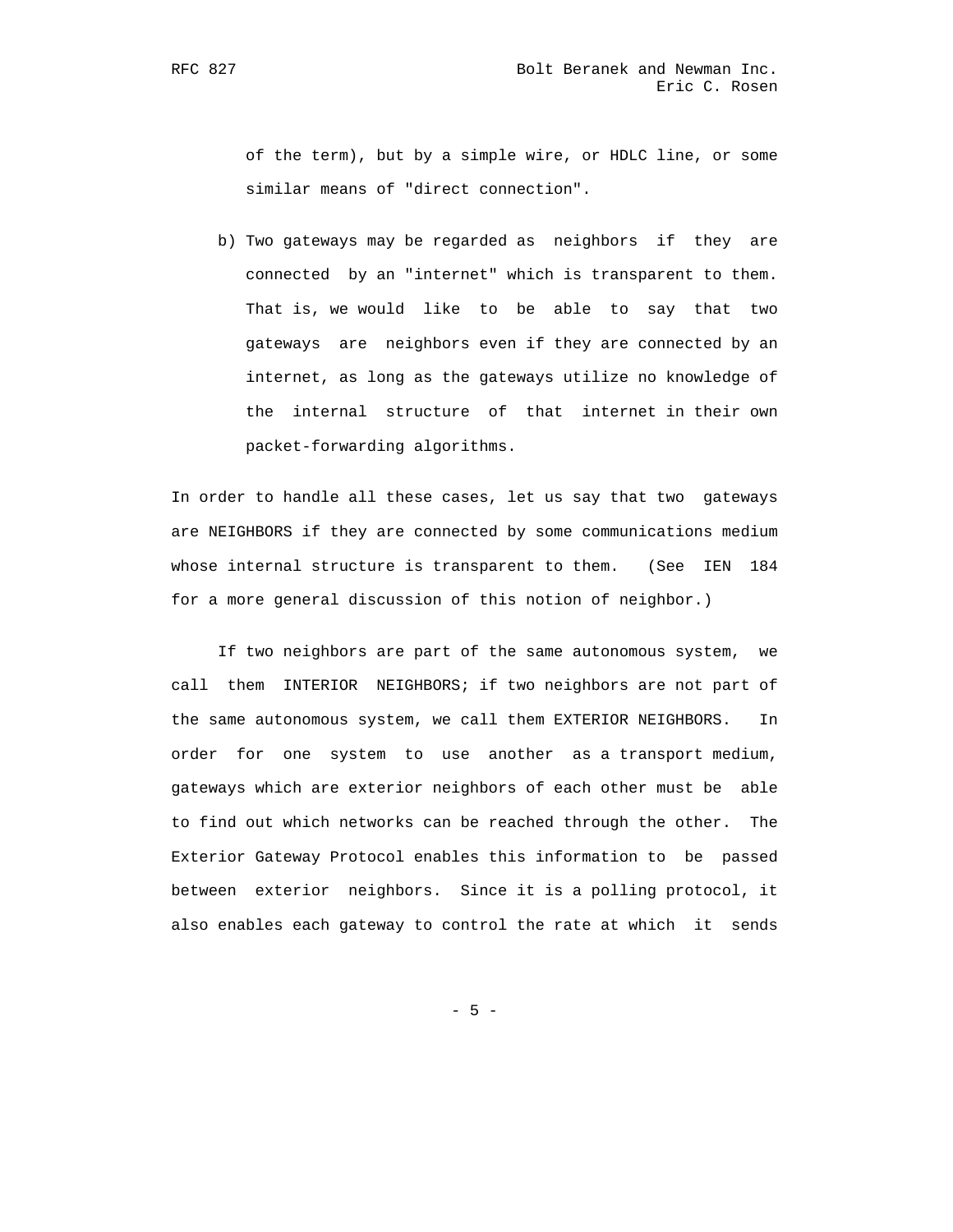and receives network reachability information, allowing each system to control its own overhead. It also enables each system to have an independent routing algorithm whose operation cannot be disrupted by failures of other systems.

 It must be clearly understood that any autonomous system in which routing needs to be performed among gateways within that system must implement its own routing algorithm. (A routing algorithm is not generally necessary for a simple autonomous system which consists of a single stub gateway.) The Exterior Gateway Protocol is NOT a routing algorithm. It enables exterior neighbors to exchange information which is likely to be needed by any routing algorithm, but it does NOT specify what the gateways are to do with this information. The "routing updates" of some autonomous system's interior routing algorithm may or may not be similar in format to the messages of the exterior gateway protocol. The gateways in the DARPA "core" system will initially use the GGP protocol (the old Gateway-Gateway protocol) as their routing algorithm, but this will be subject to change. Gateways in other autonomous systems may use their own Interior Gateway Protocols (IGPs), which may or may not be similar to the IGP of any other autonomous system. They may, of course, use GGP, but will not be permitted to exchange GGP messages with gateways in other autonomous systems.

- 6 -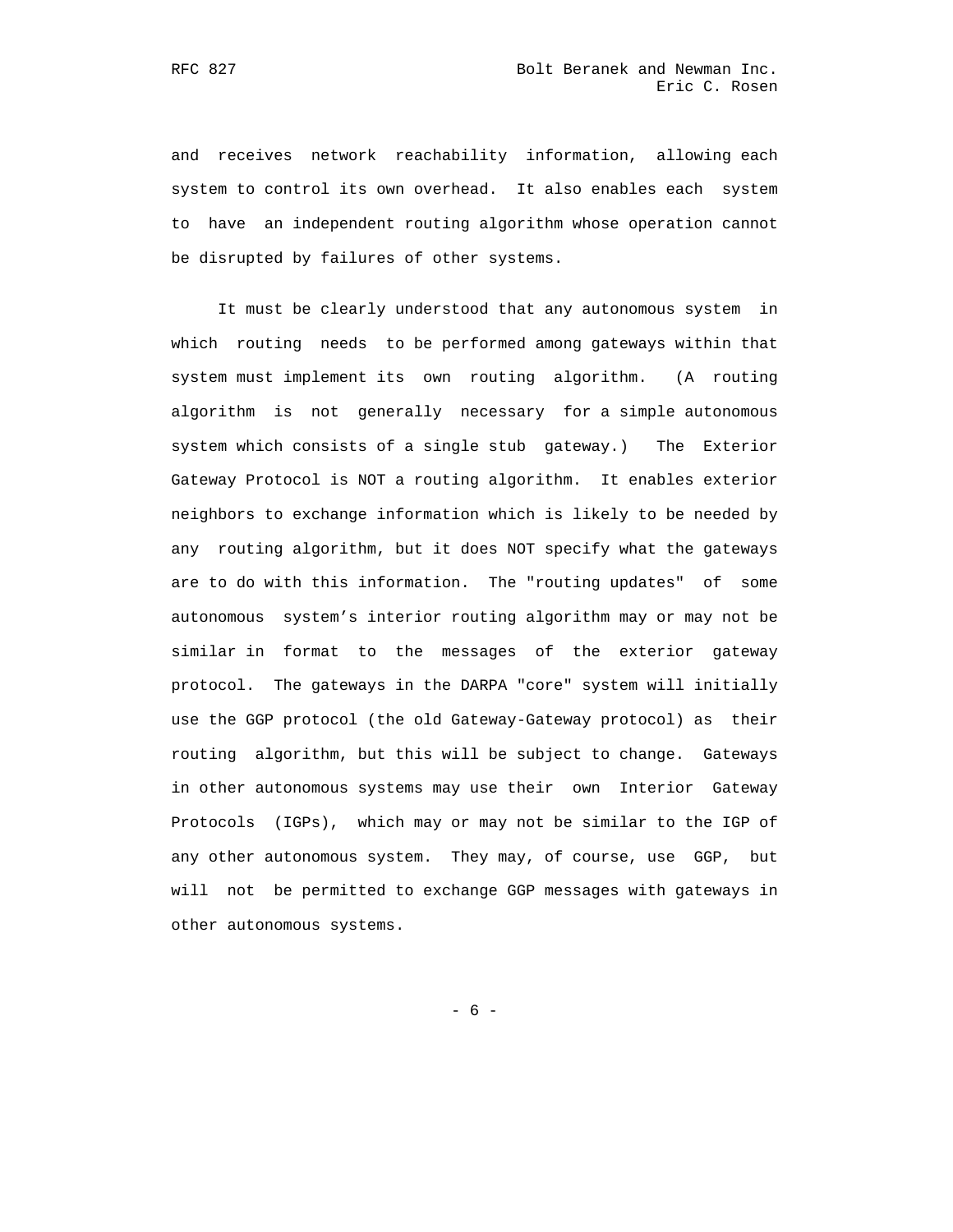It must also be clearly understood that the Exterior Gateway Protocol is NOT intended to provide information which could be used as input to a completely general area or hierarchical routing algorithm. It is intended for a set of autonomous systems which are connected in a tree, with no cycles. It does not enable the passing of sufficient information to prevent routing loops if cycles in the topology do exist.

 The Exterior Gateway Protocol has three parts: (a) Neighbor Acquisition Protocol, (b) Neighbor Reachability Protocol, and (c) Network Reachability determination. Note that all messages defined by EGP are intended to travel only a single "hop". That is, they originate at one gateway and are sent to a neighboring gateway without the mediation of any intervening gateway. Therefore, the time-to-live field should be set to a very small value. Gateways which encounter EGP messages in their message streams which are not addressed to them may discard them.

- 7 -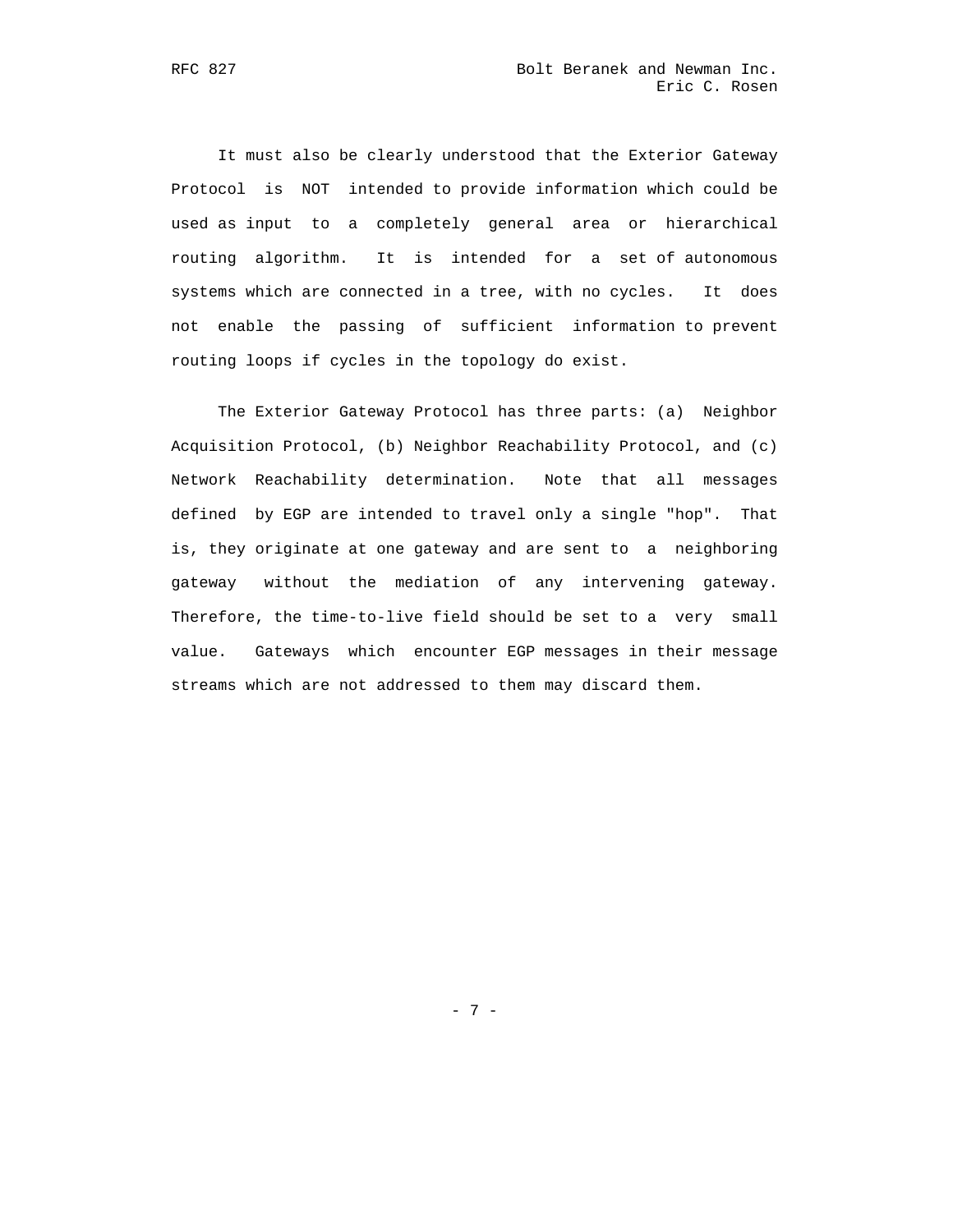### 2 NEIGHBOR ACQUISITION

 Before it is possible to obtain routing information from an exterior gateway, it is necessary to acquire that gateway as a direct neighbor. (The distinction between direct and indirect neighbors will be made in a later section.) In order for two gateways to become direct neighbors, they must be neighbors, in the sense defined above, and they must execute the NEIGHBOR ACQUISITION PROTOCOL, which is simply a standard three-way handshake.

 A gateway that wishes to initiate neighbor acquisition with another sends it a Neighbor Acquisition Request. This message should be repeatedly transmitted (at a reasonable rate, perhaps once every 30 seconds or so) until a Neighbor Acquisition Reply is received. The Request will contain an identification number which is copied into the reply so that request and reply can be matched up.

 A gateway receiving a Neighbor Acquisition Request must determine whether it wishes to become a direct neighbor of the source of the Request. If not, it may, at its option, respond with a Neighbor Acquisition Refusal message, optionally specifying the reason for refusal. Otherwise, it should send a Neighbor Acquisition Reply message. It must also send a Neighbor

- 8 -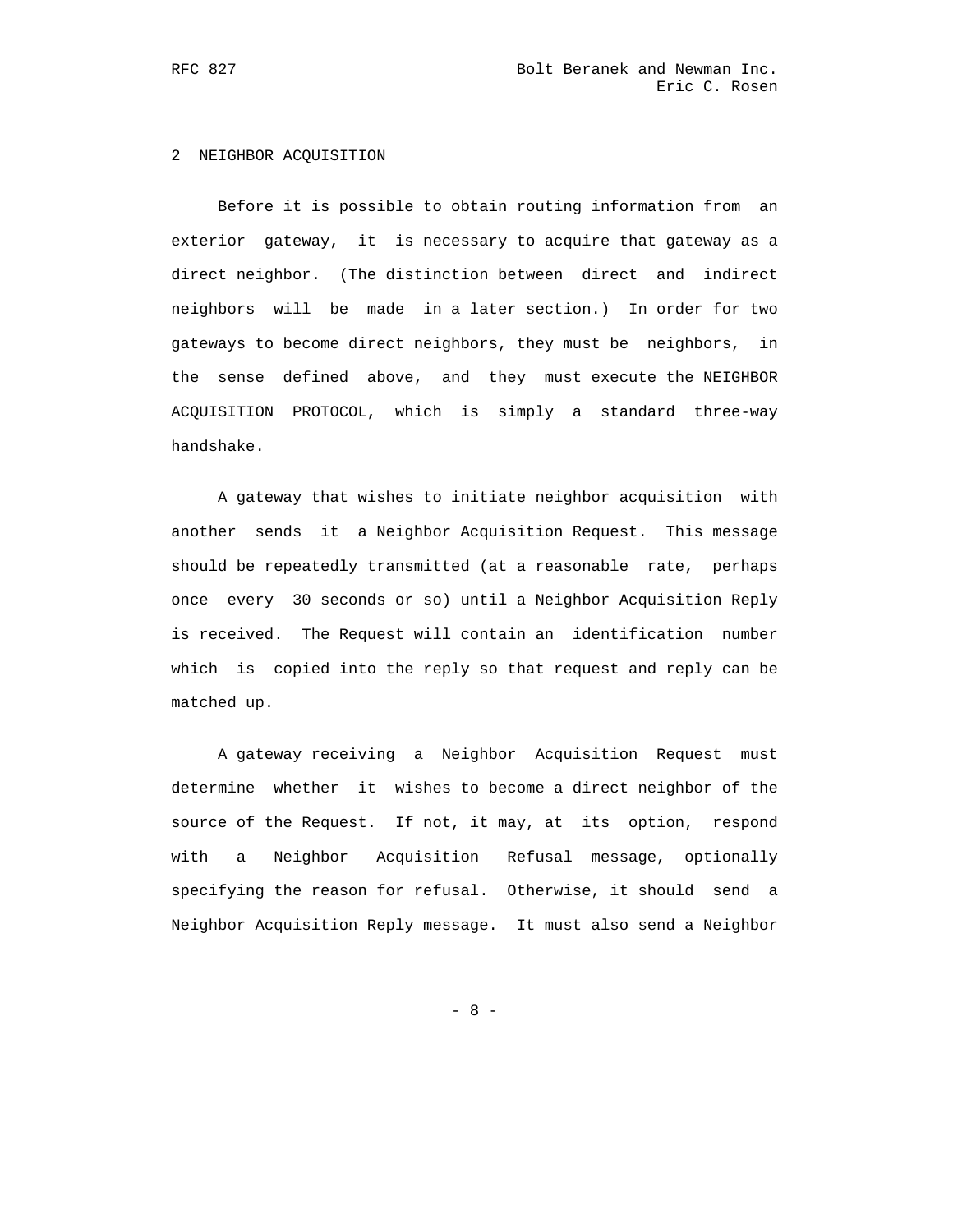Acquisition Request message, unless it has done so already.

 Two gateways become direct neighbors when each has sent a Neighbor Acquisition Message to, and received the corresponding Neighbor Acquisition Reply from, the other.

 Unmatched Replies or Refusals should be discarded after a reasonable period of time. However, information about any such unmatched messages may be useful for diagnostic purposes.

 A Neighbor Acquisition Message from a gateway which is already a direct neighbor should be responded to with a Reply and a Neighbor Acquisition Message.

 If a Neighbor Acquisition Reply is received from a prospective neighbor, but a period of time passes during which no Neighbor Acquisition Message is received from that prospective neighbor, the neighbor acquisition protocol shall be deemed incomplete. A Neighbor Cease message (see below) should then be sent. If one gateway still desires to acquire the other as a neighbor, the protocol must be repeated from the beginning.

 If a gateway wishes to cease being a neighbor of a particular exterior gateway, it sends a Neighbor Cease message. A gateway receiving a Neighbor Cease message should always respond with a Neighbor Cease Acknowledgment. It should cease to

- 9 -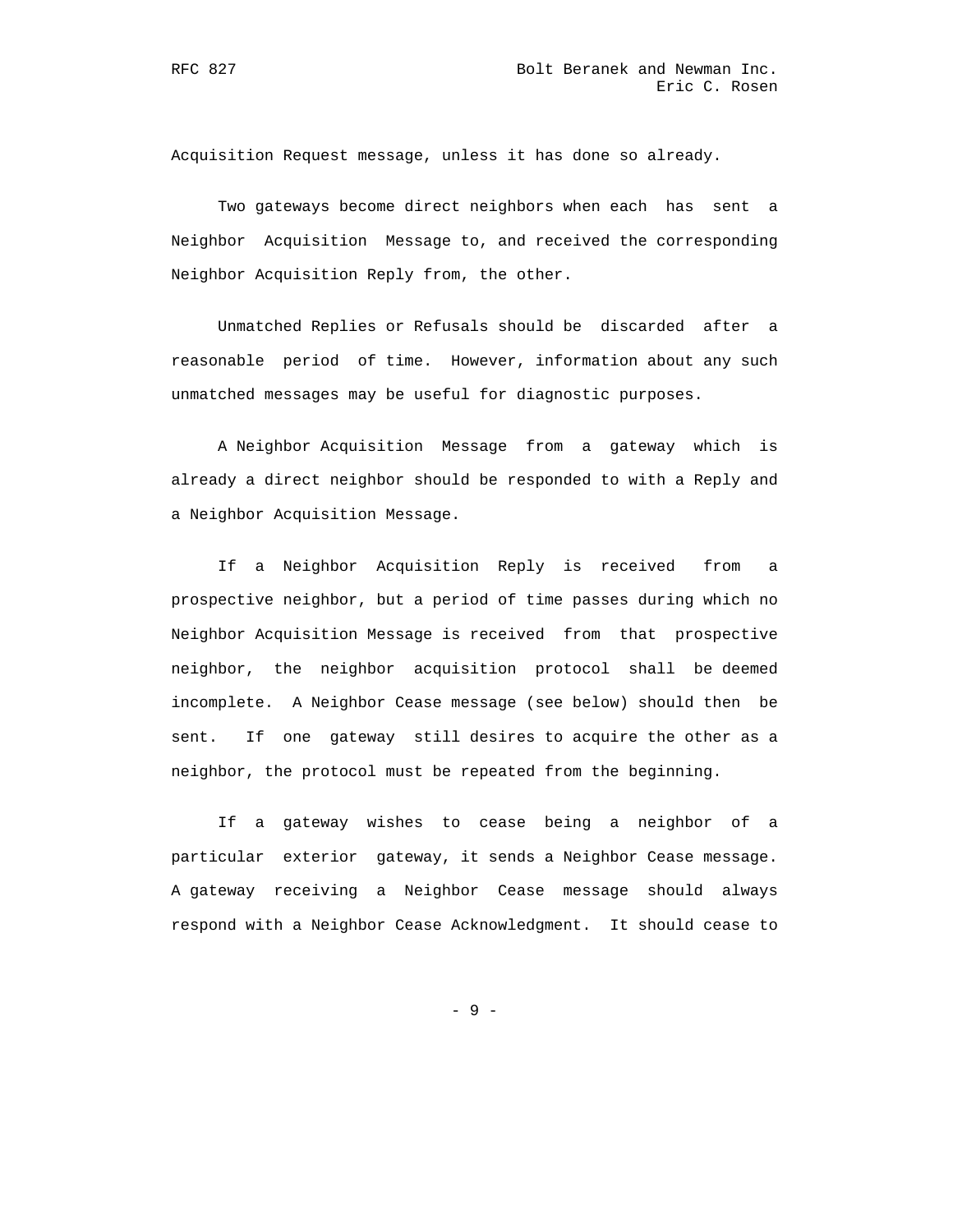treat the sender of the message as a neighbor in any way. Since there is a significant amount of protocol run between direct neighbors (see below), if some gateway no longer needs to be a direct neighbor of some other, it is "polite" to indicate this fact with a Neighbor Cease Message. The Neighbor Cease Message should be retransmitted (up to some number of times) until an acknowledgment for it is received.

 Once a Neighbor Cease message has been received, the Neighbor Reachability Protocol (below) should cease to be executed.

 NOTE THAT WE HAVE NOT SPECIFIED THE WAY IN WHICH ONE GATEWAY INITIALLY DECIDES THAT IT WANTS TO BECOME A NEIGHBOR OF ANOTHER. While this is hardly a trivial problem, it is not part of the External Gateway Protocol.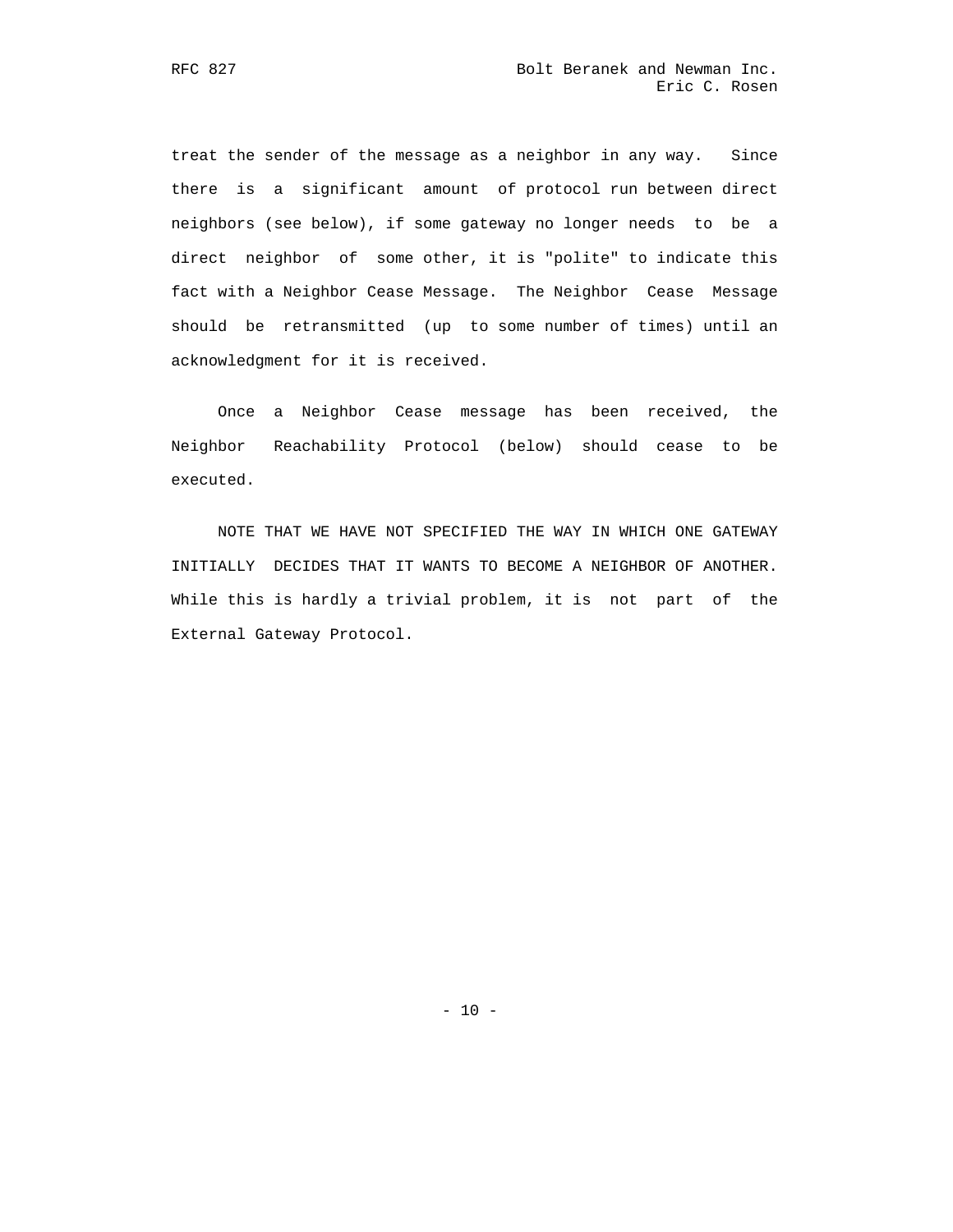### 3 NEIGHBOR REACHABILITY PROTOCOL

 It is important for a gateway to keep real-time information as to the reachability of its neighbors. If a gateway concludes that a particular neighbor cannot be reached, it should cease forwarding traffic to that gateway. To make that determination, a NEIGHBOR REACHABILITY protocol is needed. The EGP protocol provides two messages types for this purpose -- a "Hello" message and an "I Heard You" message.

When a "Hello" message is received from a direct neighbor, an "I Heard You" must be returned to that neighbor "immediately". The delay between receiving a "Hello" and returning an "I Heard You" should never be more than a few seconds.

 At the current time, the reachability determination algorithm is left to the designers of a particular gateway. We have in mind algorithms like the following:

 A reachable neighbor shall be declared unreachable if, during the time in which we sent our last n "Hello"s, we received fewer than k "I Heard You"s in return. An unreachable neighbor shall be declared reachable if, during the time in which we sent our last m "Hello"s, we received at least j "I Heard You"s in return.

- 11 -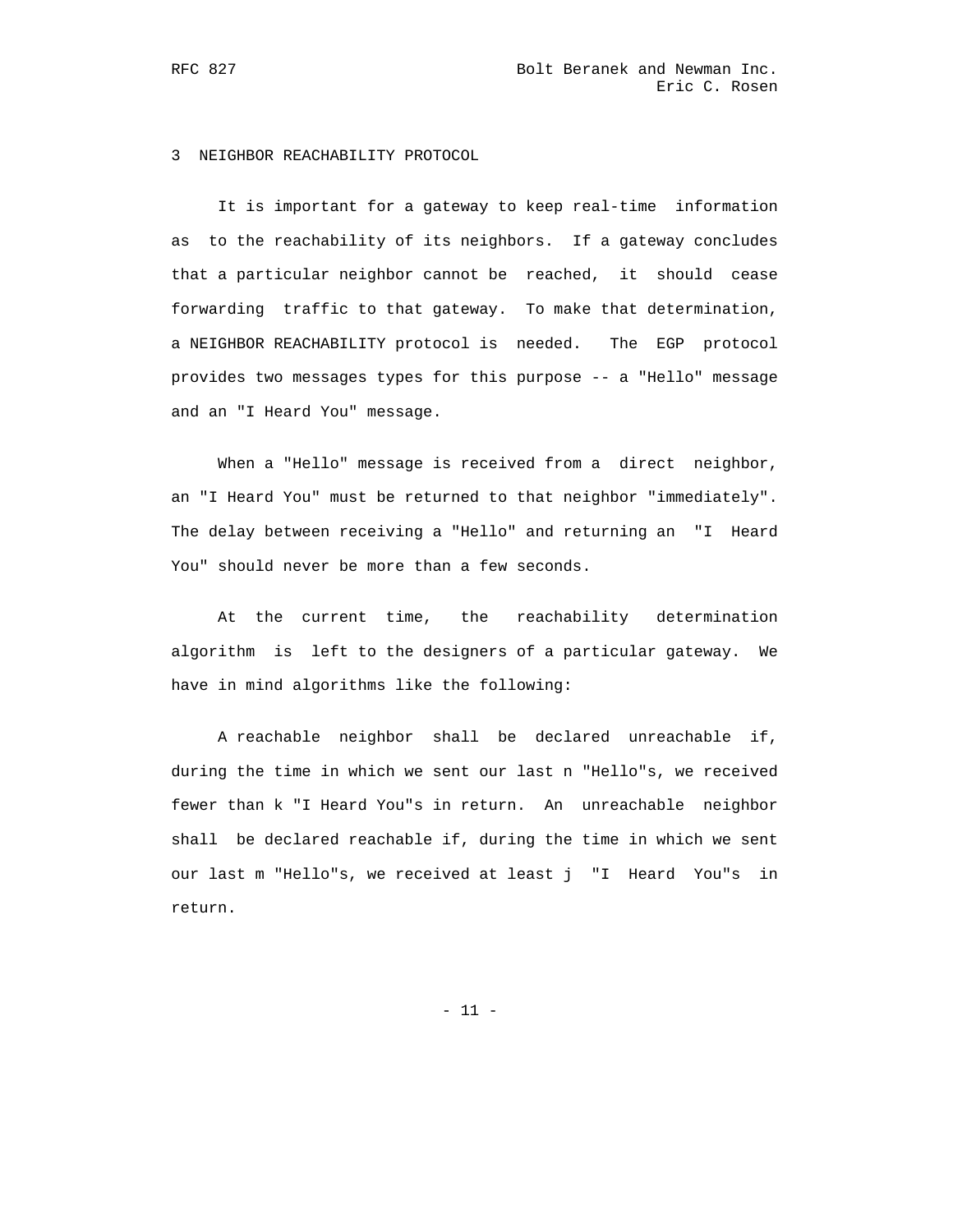However, the frequency with which the "Hello"s are sent, and the values of the parameters k, n, j, and m cannot be specified here. For best results, this will depend on the characteristics of the neighbor and of the network which the neighbors have in common. THIS IMPLIES THAT THE PROPER PARAMETERS MAY NEED TO BE DETERMINED JOINTLY BY THE DESIGNERS AND IMPLEMENTERS OF THE TWO NEIGHBORING GATEWAYS; choosing algorithms and parameters in isolation, without considering the characteristics of the neighbor and the connecting network, would not be expected to result in optimum reachability determinations.

 The "Hello" and "I Heard You" messages have a status field which the sending gateway uses to indicate whether it thinks the receiving gateway is reachable or not. This information can be useful for diagnostic purposes. It also allows one gateway to make its reachability determination parasitic on the other: only one gateway actually needs to send "Hello" messages, and the other can declare it up or down based on the status field in the "Hello". That is, the "passive" gateway (which sends only "I Heard You"s) declares the "active" one (which sends only "Hello"s) to be reachable when the "Hello"s from the active one indicate that it has declared the passive one to be reachable. Of course, this can only work if there is prior agreement as to which neighbor is to be the active one. (Ways of coming to this

- 12 -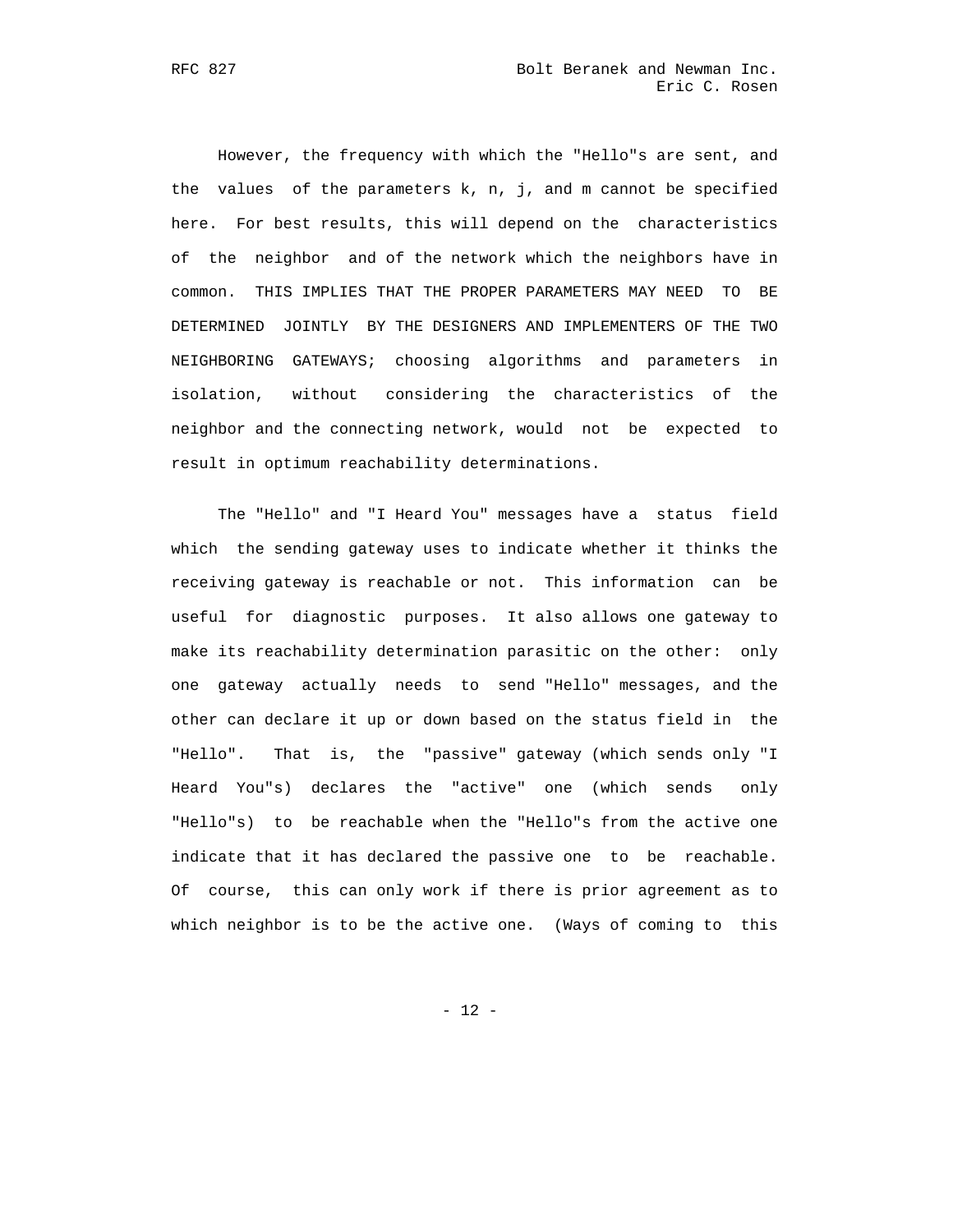"prior agreement" are not part of the Exterior Gateway Protocol.)

 A direct neighbor gateway should also be declared unreachable if the network connecting it supplies lower level protocol information from which this can be deduced. Thus, for example, if a gateway receives an 1822 Destination Dead message from the ARPANET which indicates that a direct neighbor is dead, it should declare that neighbor unreachable. The neighbor should not be declared reachable again until the requisite number of Hello/I-Heard-You packets have been exchanged.

 A direct neighbor which has become unreachable does not thereby cease to be a direct neighbor. The neighbor can be declared reachable again without any need to go through the neighbor acquisition protocol again. However, if the neighbor remains unreachable for an extremely long period of time, such as an hour, the gateway should cease to treat it as a neighbor, i.e., should cease sending Hello messages to it. The neighbor acquisition protocol would then need to be repeated before it could become a direct neighbor again.

 "Hello" and "I Heard You" messages from gateway G to gateway G' also carry the identification number of the NR poll message (see below) which G has most recently received from G'.

- 13 -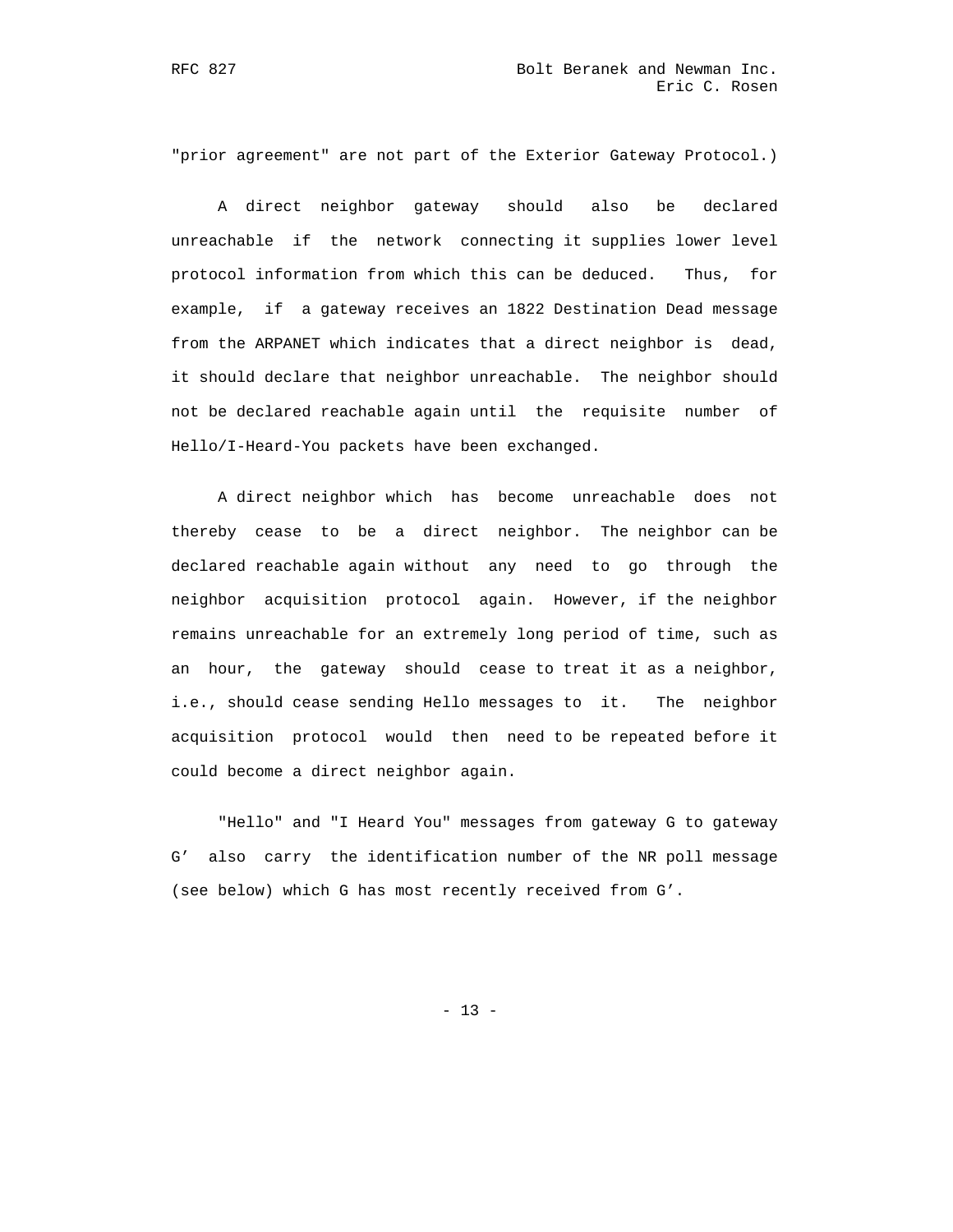"Hello" and "I Heard You" messages from gateway G to gateway G' also carry the minimum interval in minutes with which G is willing to be polled by G' for NR messages (see below).

 "Hello" messages from sources other than direct neighbors should simply be ignored. However, logging the presence of any such messages might provide useful diagnostic information.

 A gateway which is going down, or whose interface to the network which connects it to a particular neighbor is going down, should send a Gateway Going Down message to all direct neighbors which will no longer be able to reach it. It should retransmit that message (up to some number of times) until it receives a Gateway Going Down Acknowledgment. This provides the neighbors with an advance warning of an outage, and enables them to prepare for it in a way which will minimize disruption to existing traffic.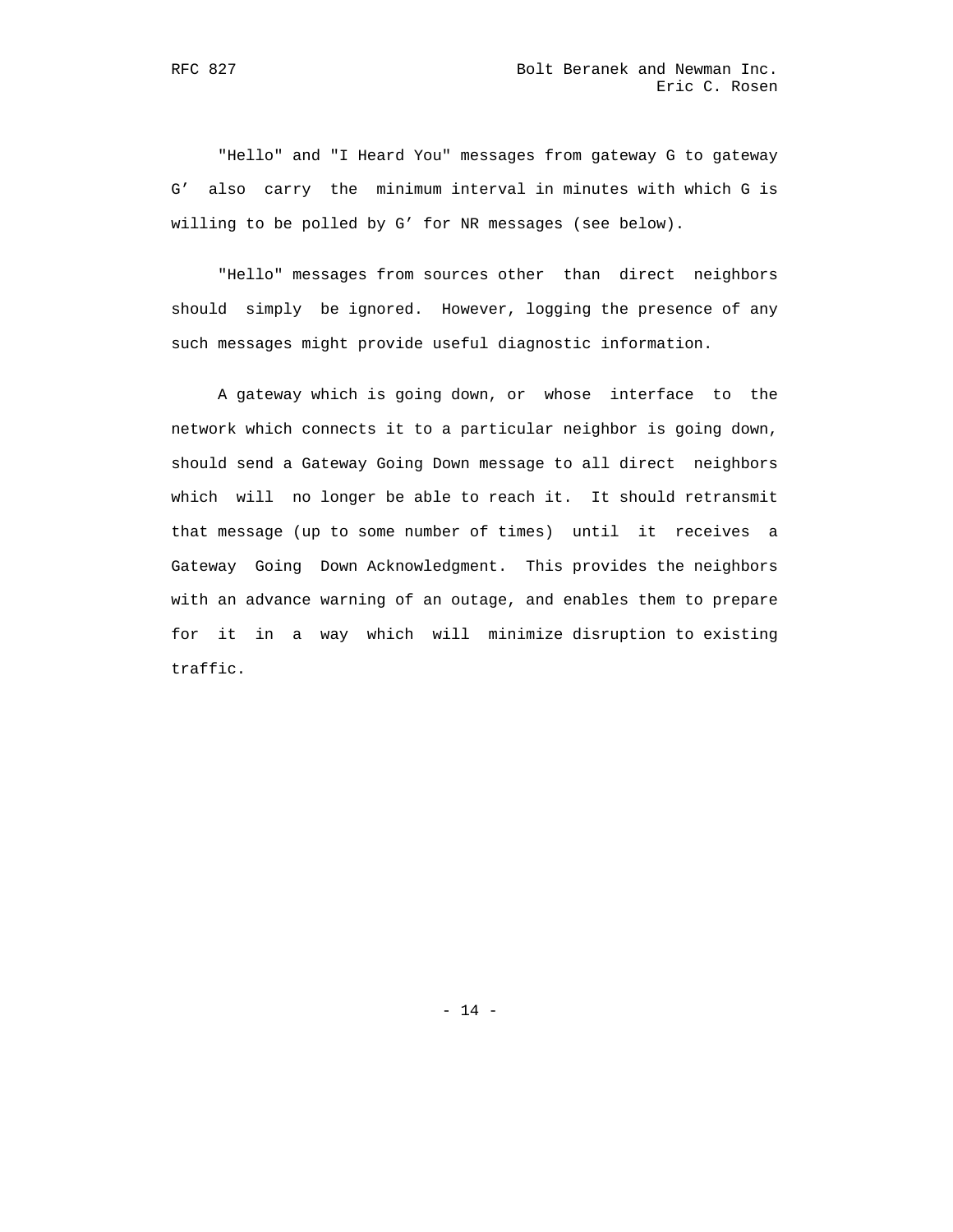4 NETWORK REACHABILITY (NR) MESSAGE

 Terminology: Let gateway G have an interface to network N. We say that G is AN APPROPRIATE FIRST HOP to network M relative to network N (where M and N are distinct networks) if and only if the following condition holds:

 Traffic which is destined for network M, and which arrives at gateway G over its network N interface, will be forwarded to M by G over a path which does not include any other gateway with an interface to network N.

 In short, G is an appropriate first hop for network M relative to network N just in case there is no better gateway on network N through which to route traffic which is destined for network M. For optimal routing, traffic in network N which is destined for network M ought always to be forwarded to a gateway which is an appropriate first hop.

 In order for exterior neighbors G and G' (which are neighbors over network N) to be able to use each other as packet switches for forwarding traffic to remote networks, each needs to know the list of networks for which the other is an appropriate first hop. The Exterior Gateway Protocol defines a message, called the Network Reachability Message (or NR message), for transferring this information.

- 15 -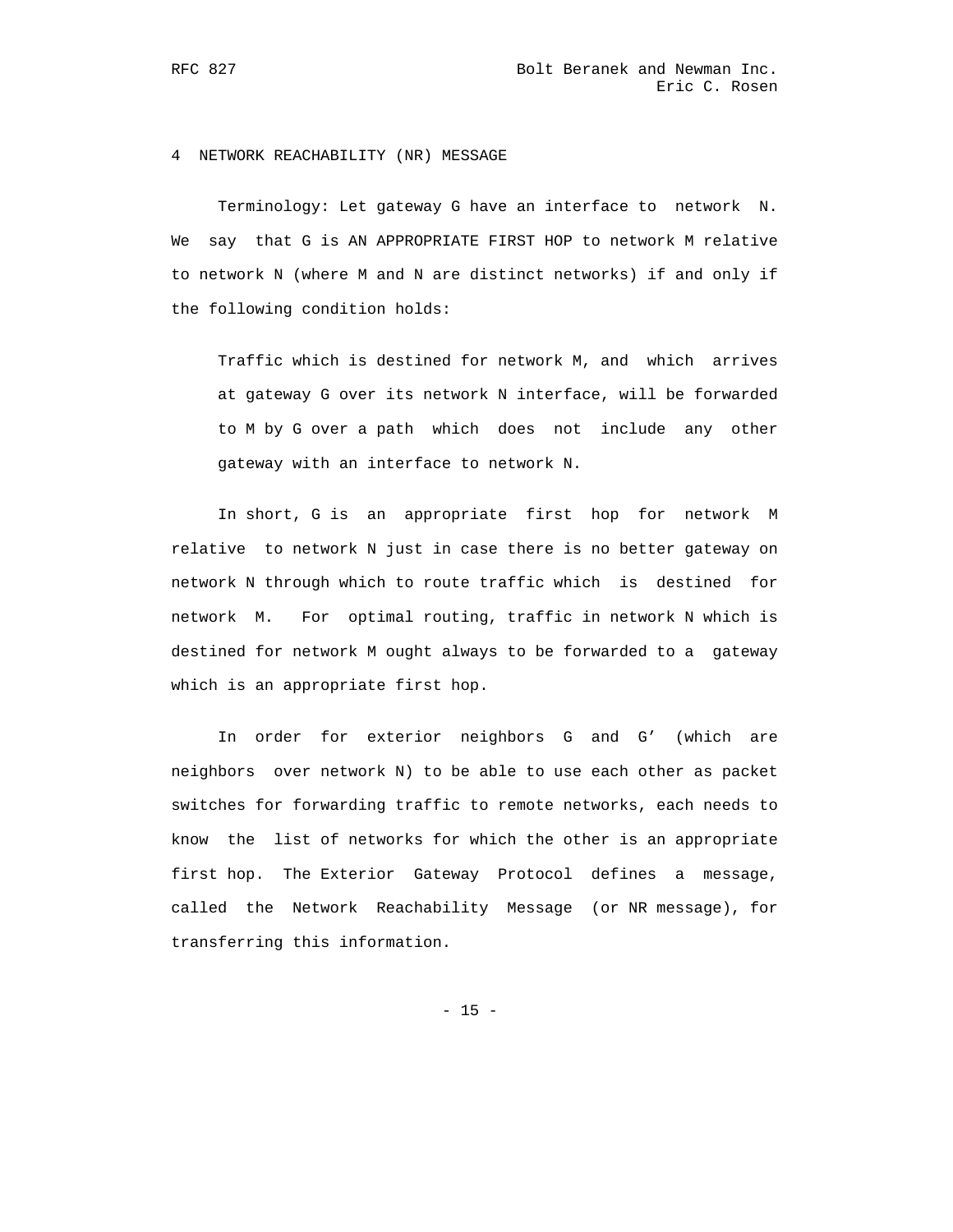Let G be a gateway on network N. Then the NR message which G sends about network N must contain the following information:

 A list of all the networks for which G is an appropriate first hop relative to network N.

 If G' can obtain this information from exterior neighbor G, then it knows that no traffic destined for networks which are NOT in that list should be forwarded to G. (It cannot simply conclude, however, that all traffic for any networks in that list ought to be forwarded via G, since G' may also have other neighbors which are also appropriate first hops to network N. For example, G and G'' might each be neighbors of G', but might be "equidistant" from some network M. Then each could be an appropriate first hop.)

 For each network in the list, the NR message also contains a byte which specifies the "distance" (according to some metric whose definition is left to the designers of the autonomous system of which gateway G is a member) from G to that network. This information might (or might not) be useful in the interior routing algorithm of gateway G', or for diagnostic purposes.

 The maximum value of distance (255.) shall be taken to mean that the network is UNREACHABLE. ALL OTHER VALUES WILL BE TAKEN TO MEAN THAT THE NETWORK IS REACHABLE.

- 16 -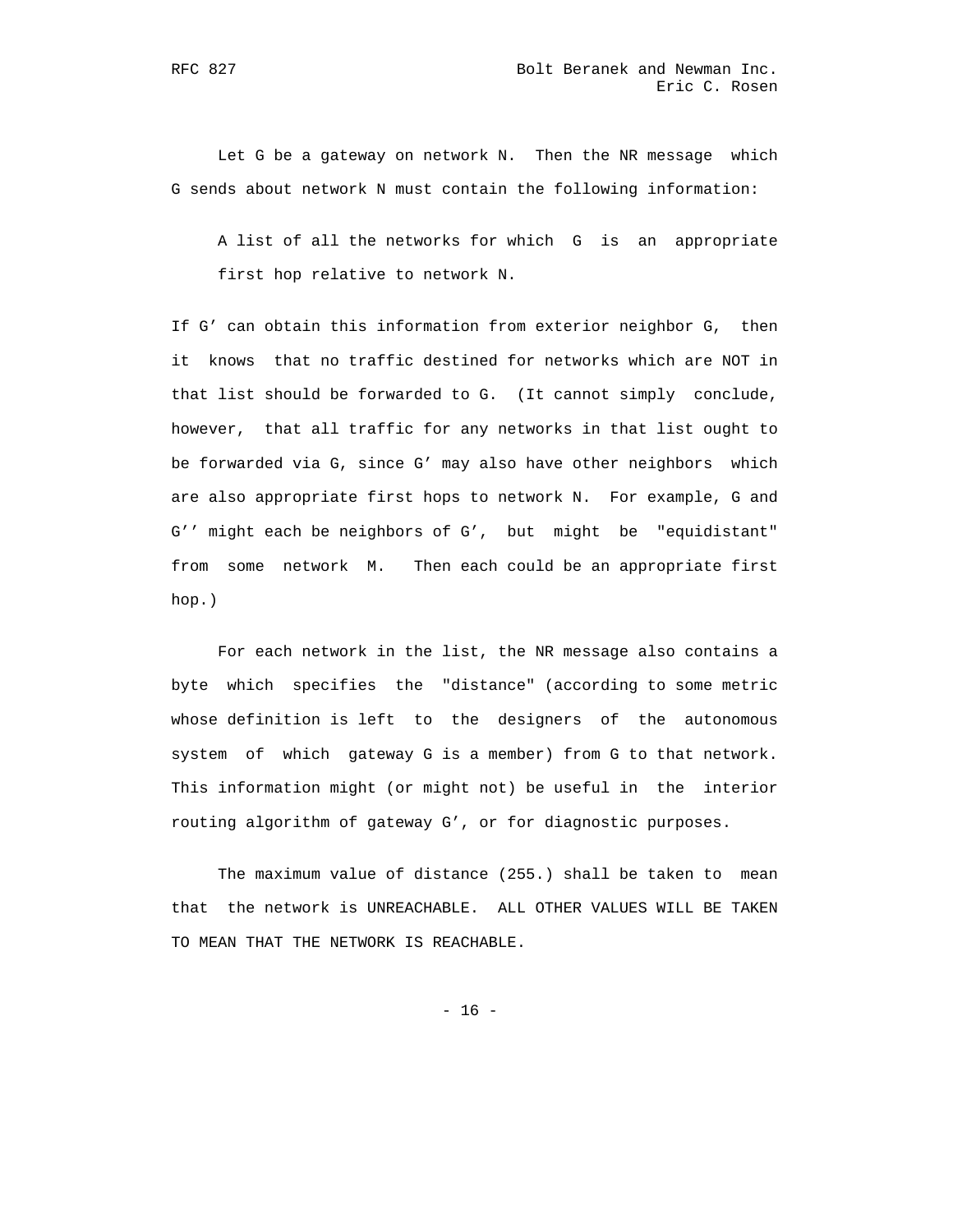If an NR message from some gateway G fails to mention some network N which was mentioned in the previous NR message from G, it shall be assumed that N is still reachable from G. HOWEVER, IF N IS NOT MENTIONED IN TWO SUCCESSIVE NR MESSAGES FROM G, THAT SHALL BE TAKEN TO MEAN THAT N IS NO LONGER REACHABLE FROM G. This procedure is necessary to ensure that networks which can no longer be reached, but which are never explicitly declared unreachable, are timed out and removed from the list of reachable networks.

 It may often be the case that where G and G' are exterior neighbors on network N, G knows of many more gateway neighbors on network N, and knows for which networks those other neighbors are the appropriate first hop. Since G' may not know about all these other neighbors, it is convenient and often more efficient for it to be able to obtain this information from G. Therefore, the EGP NR message also contains fields which allow G to specify the following information:

 a) A list of all neighbors (both interior and exterior) of G (on network N) which G has reliably determined to be reachable. Gateways should be included in this list only if G is actively running its neighbor reachability protocol with them.

- 17 -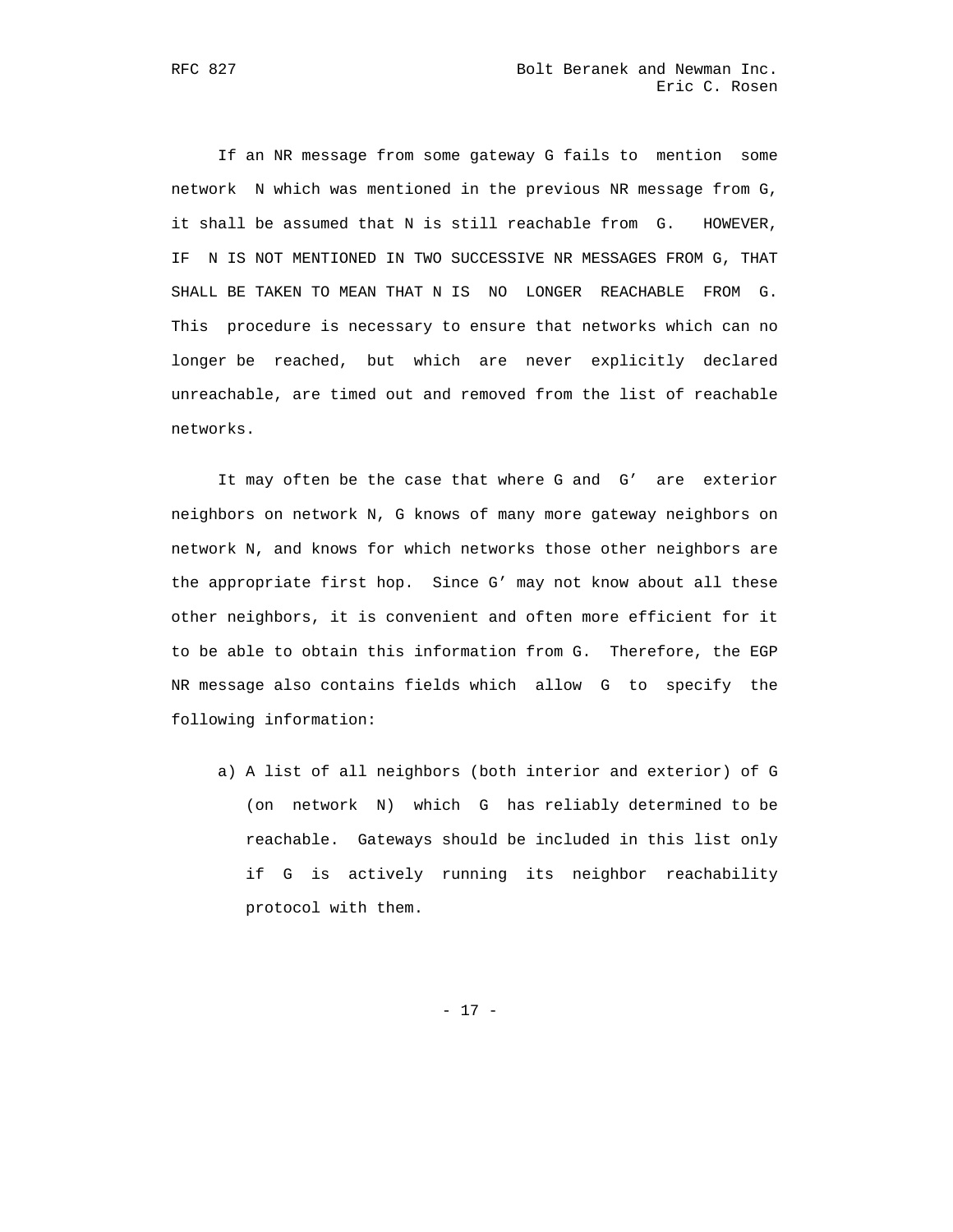- b) For each of those neighbors, the list of networks for which that neighbor is an appropriate first hop (relative to network N).
- c) For each such <neighbor, network> pair, the "distance" from that neighbor to that network.

 Thus the NR message provides a means of allowing a gateway to "discover" new neighbors by seeing whether a neighbor that it already knows of has any additional neighbors on the same network. This information also makes possible the implementation of the INDIRECT NEIGHBOR strategy defined below.

 A more precise description of the NR message is the following.

 The data portion of the message will consist largely of blocks of data. Each block will be headed by a gateway address, which will be the address either of the gateway sending the message or of one of that gateway's neighbors. Each gateway address will be followed by a list of the networks for which that gateway is an appropriate first hop, and the distance from that gateway to each network.

 Preceding the list of data blocks is: a) The address of the network which this message is about.

- 18 -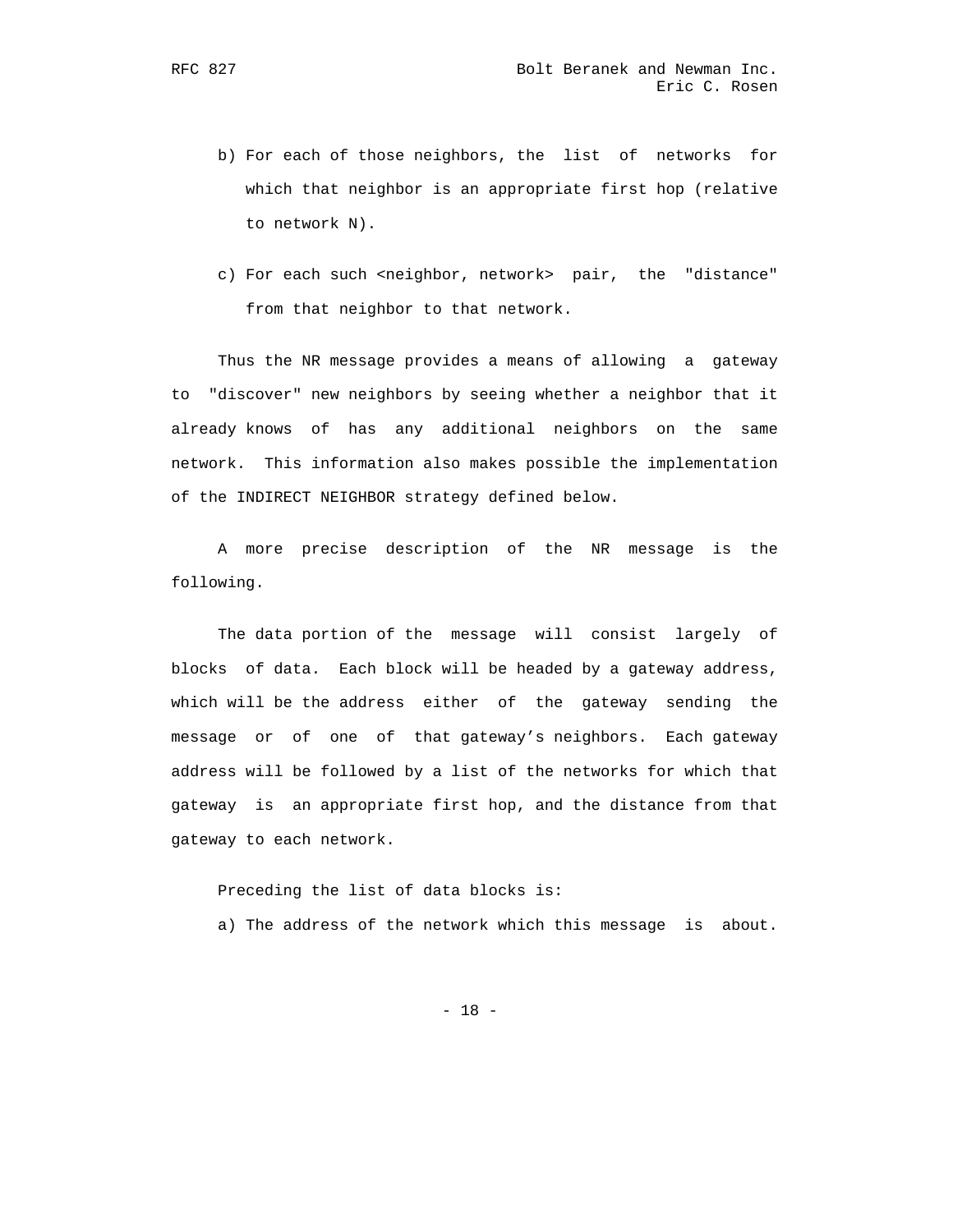If G and G' are neighbors on network N, then in the NR message going from G to G', this is the address of network N. For convenience, four bytes have been allocated for this address -- the trailing one, two, or three bytes should be zero.

- b) The count (one byte) of the number of interior neighbors of G for which this message contains data blocks. By convention, this count will include the data block for G itself, which should be the first one to appear.
- c) The count (one byte) of the number of exterior neighbors of G for which this message contains data blocks.

 Then follow the data blocks themselves, first the block for G itself, then the blocks for all the interior neighbors of G (if any), then the blocks for the exterior neighbors. Since all gateways mentioned are on the same network, whose address has already been given, the gateway addresses are given with the network address part (one, two, or three bytes) omitted, to save space.

 Each block includes a one-byte count of the number of networks for which that gateway is the appropriate first hop. In the list of networks, each network address is either one, two, or three bytes, depending on whether it is a class A, class B, or

- 19 -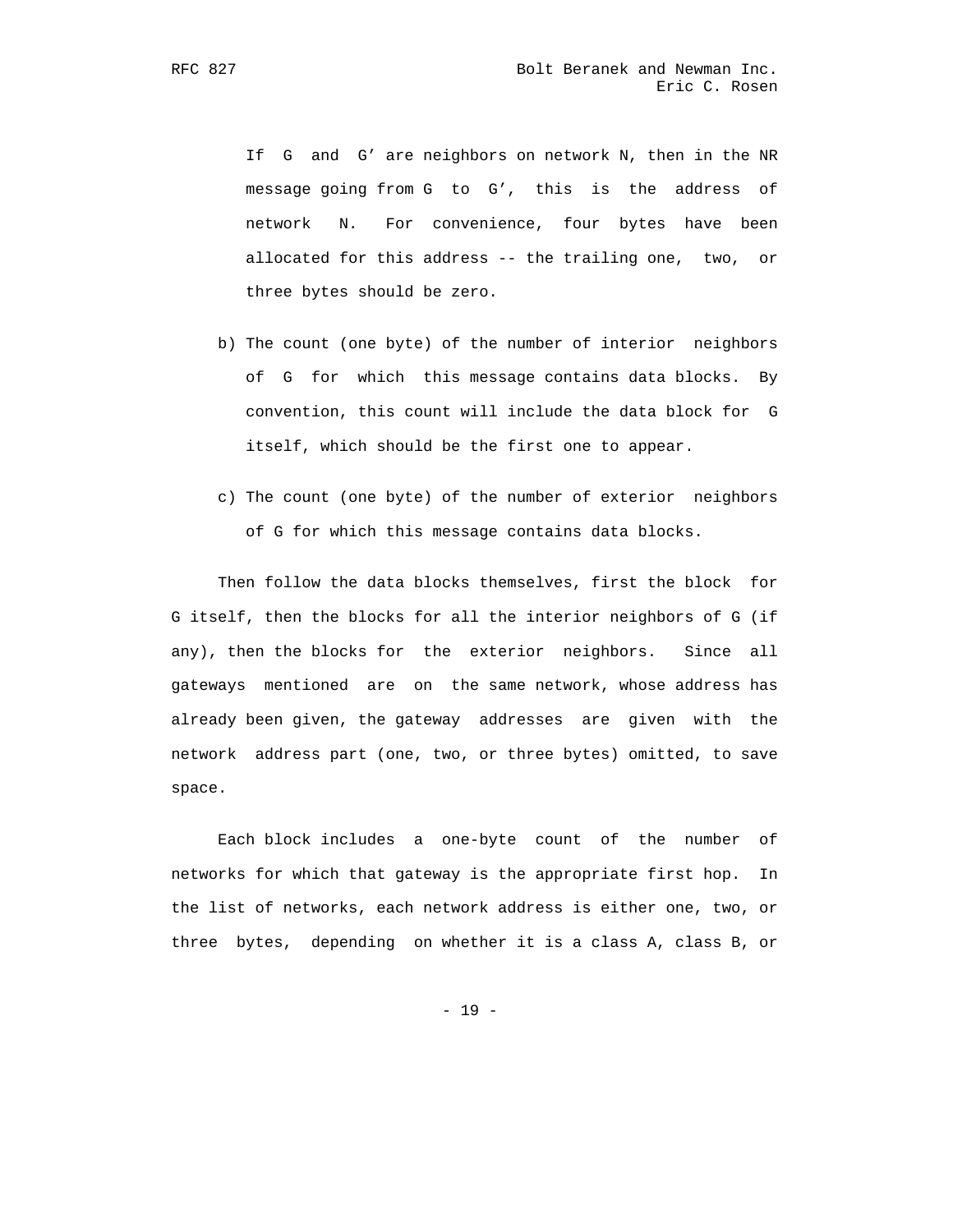class C network. No trailing bytes are used.

 It may sometimes be necessary to fragment the NR message. The NR message contains a byte indicating the number of this fragment (fragments will be numbered from zero), and a byte containing the number of the last fragment (NOT the number of fragments). If fragmentation is not used, these bytes must both be zero. EACH FRAGMENT MUST BE A FULLY SELF-CONTAINED NR MESSAGE. That is, each fragment will begin with a count of interior and exterior neighbors, and will have some integral number of gateway data blocks. The number of data blocks in each fragment must correspond to the neighbor counts at the beginning of that fragment. However, only the first fragment should begin with a data block describing the sending gateway.

 This scheme enables each fragment to be processed independently, and requires no complex reassembly mechanisms. It also enables processing of a message all of whose fragments have not been received. If, after some amount of time and some number of retransmissions of a poll, not all fragments have been received, the fragments which are present shall be processed as if they constituted the complete NR message. (This means that networks mentioned only in the missing fragment will retain the "distance" values they had in the previous NR message from that gateway. However, if no new value for a particular network is

- 20 -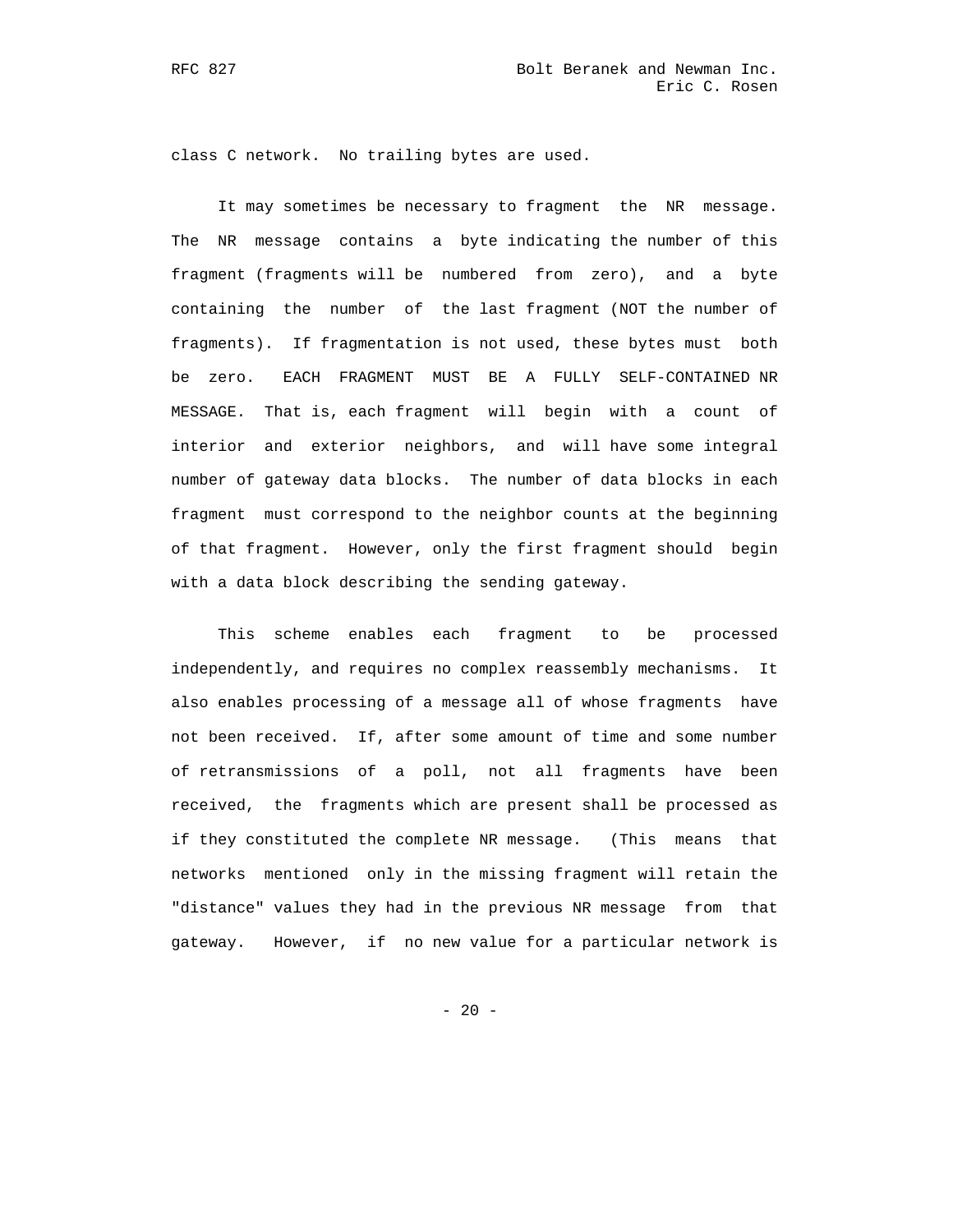received in the next NR message from that gateway, the network will be declared unreachable.)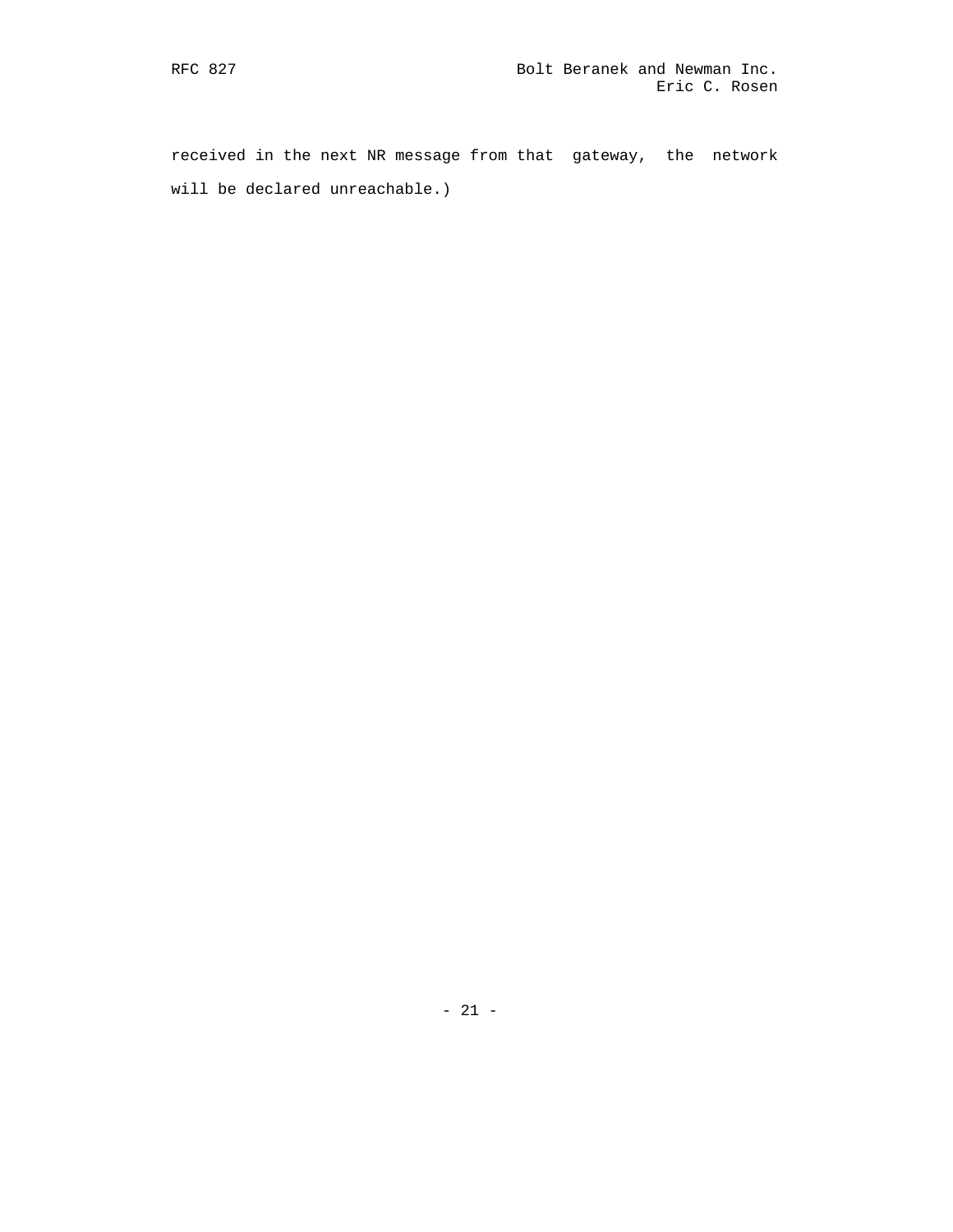# 5 POLLING FOR NR MESSAGES

 No gateway is required to send NR messages to any other gateway, except as a response to an NR Poll from a direct neighbor. However, a gateway is required to respond to an NR Poll from a direct neighbor within several seconds (subject to the qualification two paragraphs hence), even if the gateway believes that neighbor to be down.

 The EGP NR Poll message is defined for this purpose. No gateway may poll another for an NR message more often than once per minute. A gateway receiving more than one poll per minute may simply ignore the excess polls, or may return an error message. The Hello and I Heard You messages which gateway G sends to gateway G' indicate the minimum interval which G will accept as the polling interval from G'. That is, G' will not guarantee to respond to polls from G that arrive less than that interval apart.

 Polls must only be sent to direct neighbors which are declared reachable by the neighbor reachability protocol.

 An NR Poll message contains an identification number chosen by the polling gateway. The polled gateway will return this number in the NR message it sends in response to the poll, to enable the polling gateway to match up received NR messages with

- 22 -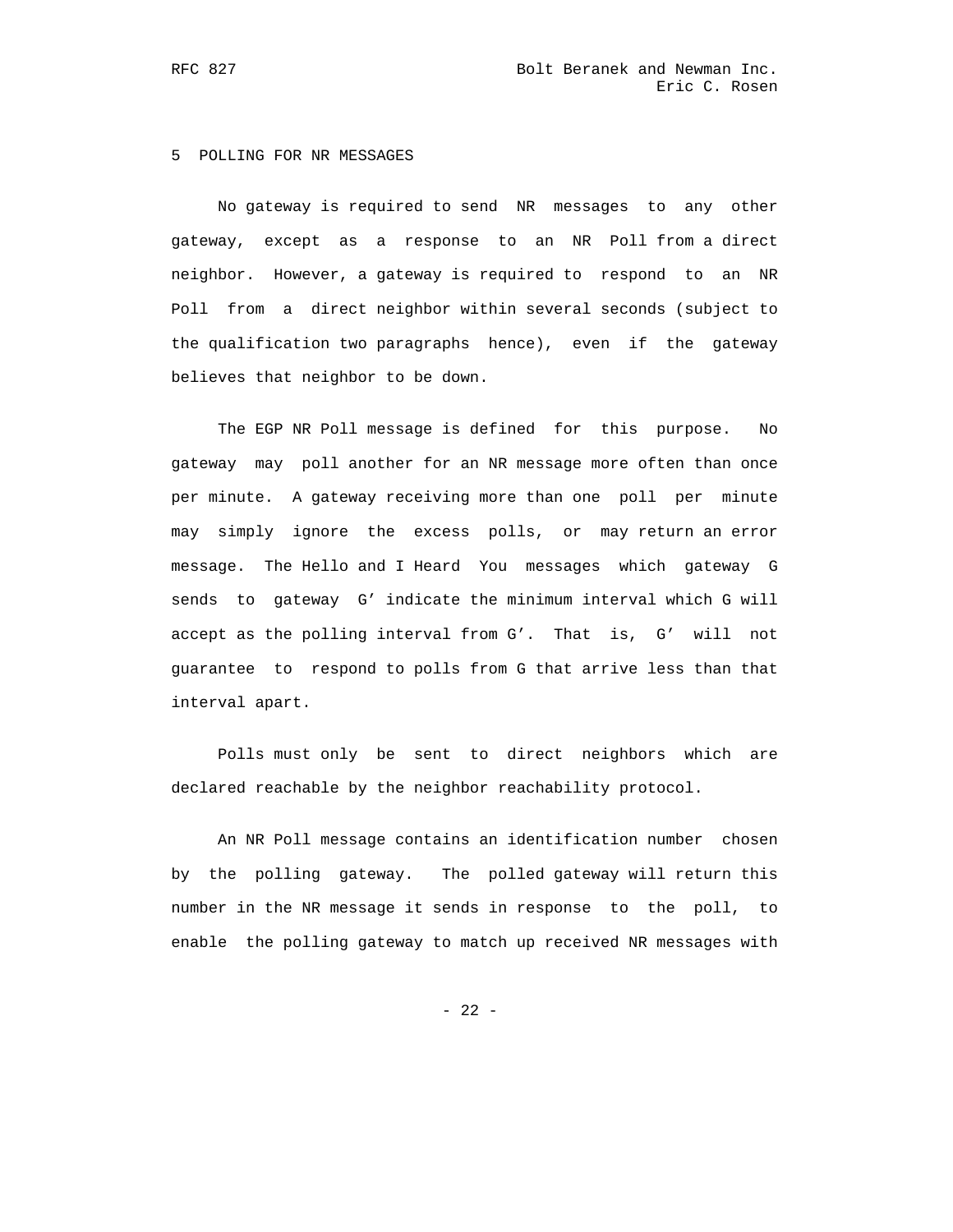polls. It will be the responsibility of the polling gateway to choose an identification number which is sufficiently "unique" to allow detection of out-of-date NR messages which may still be floating around the network. Since polls are relatively infrequent, this is not expected to be much of a problem. However, to aid in choosing an identification number, the Hello and I Heard You messages carry the identification number of the last NR poll received from the neighbor to which they are being sent.

 In general, a poll should be retransmitted some number of times (with a reasonable interval between retransmissions) until an NR message is received. IF NO NR MESSAGE IS RECEIVED AFTER THE MAXIMUM NUMBER OF RETRANSMISSIONS, THE POLLING GATEWAY SHOULD ASSUME THAT THE POLLED GATEWAY IS NOT AN APPROPRIATE FIRST HOP FOR ANY NETWORK WHATSOEVER. The optimum parameters for the polling/retransmission algorithm will be dependent on the characteristics of the two neighbors and of the network connecting them.

 If only some fragments of an NR message are received after the maximum number of retransmissions, the fragments that are present shall be treated as constituting the whole of the NR message.

- 23 -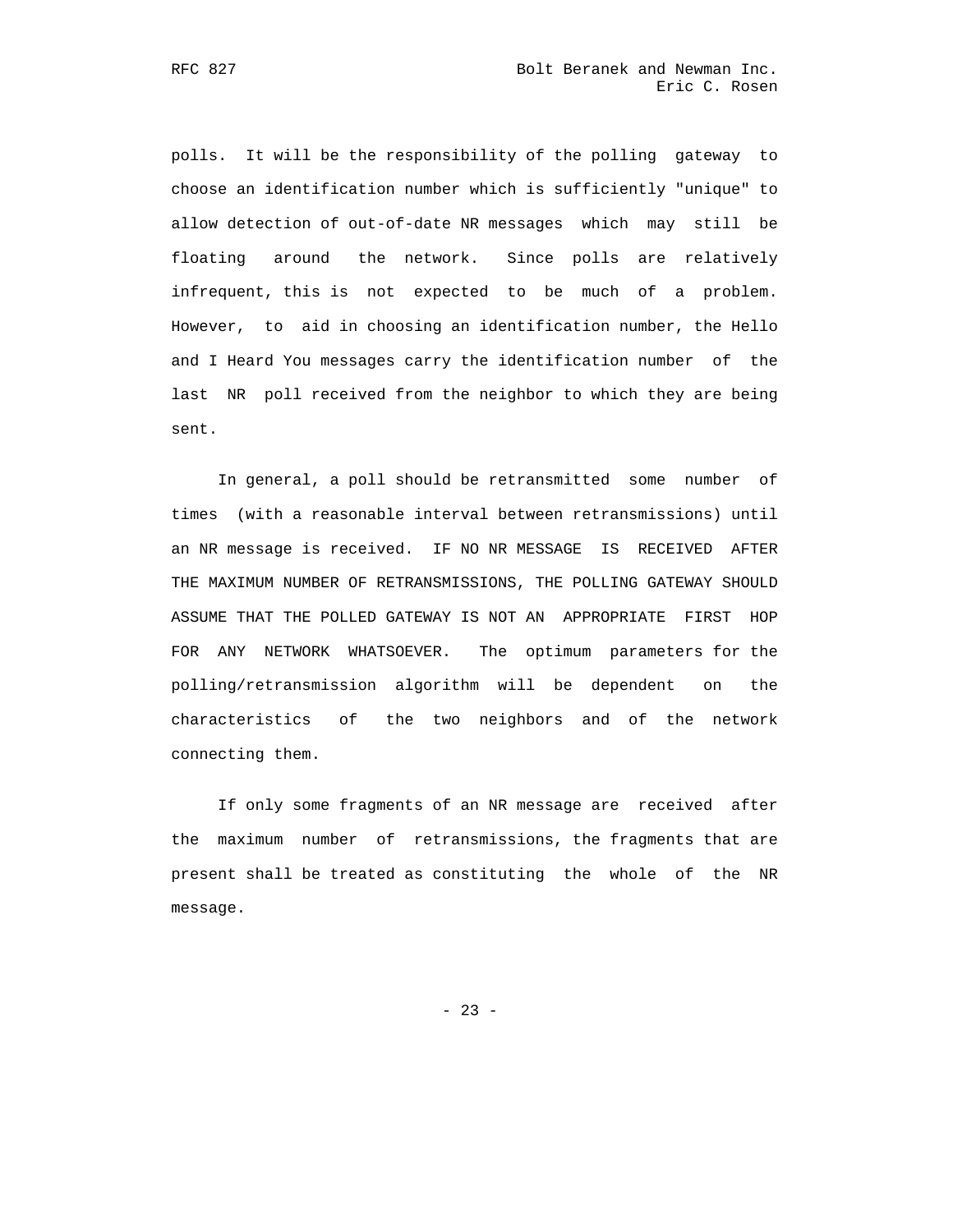Received NR messages whose identification numbers do not match the identification number of the most recently sent poll shall be ignored. There is no provision for multiple outstanding polls to the same neighbor.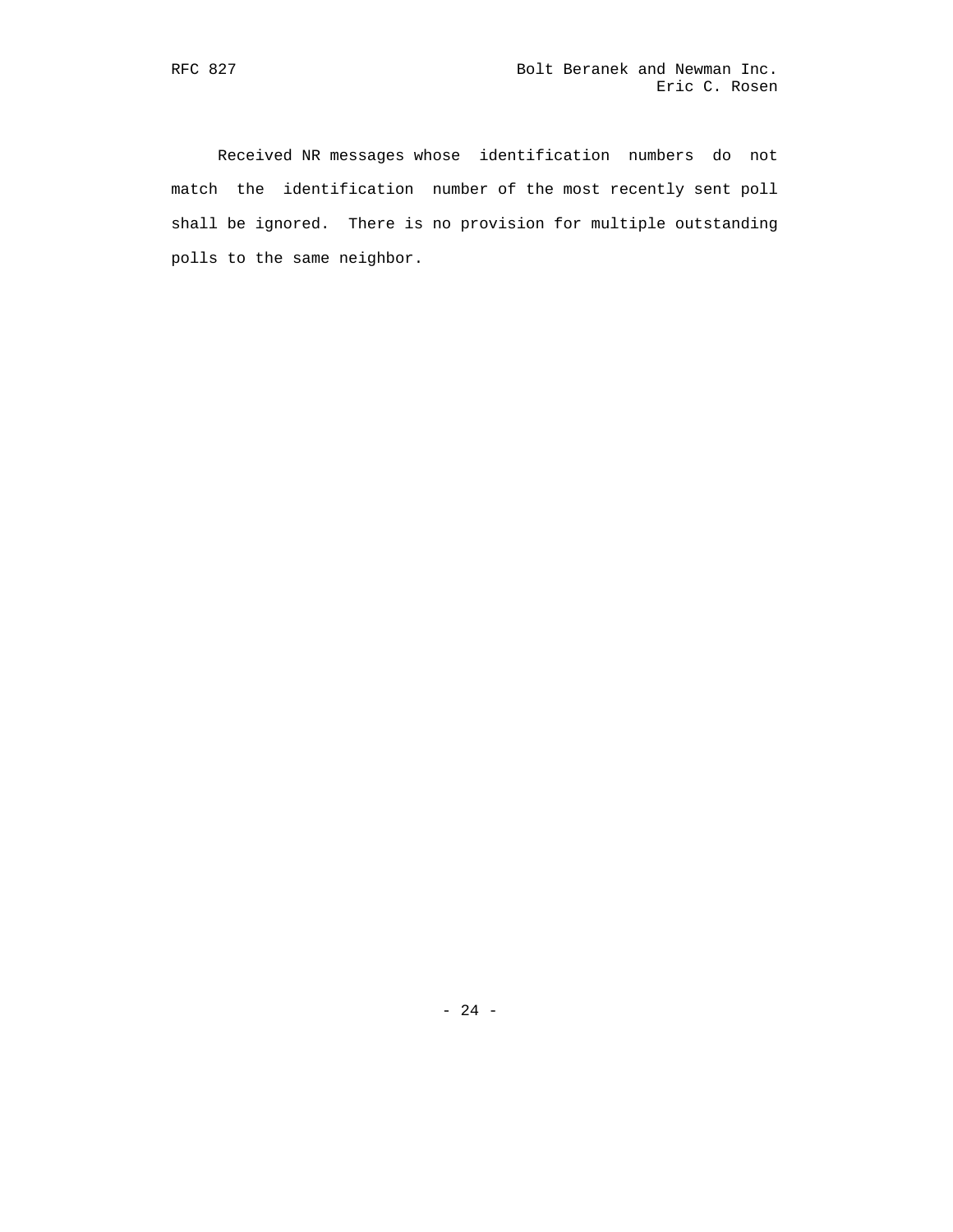#### 6 SENDING NR MESSAGES

 In general, NR messages are to be sent only in response to a poll. However, between two successive polls from an exterior neighbor, a gateway may send one and only one unsolicited NR message to that neighbor. This gives it limited ability to quickly announce network reachability changes that may have occurred in the interval since the last poll. Excess unsolicited NR messages may be ignored, or an error message may be returned.

 An NR message should be sent within several seconds after receipt of a poll. Failure to respond in a timely manner to an NR poll may result in the polling gateway's deciding that the polled gateway is not an appropriate first hop to any network.

 NR messages sent in response to polls carry the identification number of the poll message in their "identification number" fields. Unsolicited NR messages carry the identification number of the last poll received, and have the "unsolicited" bit set. (Note that this allows for only a single unsolicited NR message per polling period.)

 To facilitate the sending of unsolicited NR messages, the NR poll message has a byte indicating the polling interval in minutes.

- 25 -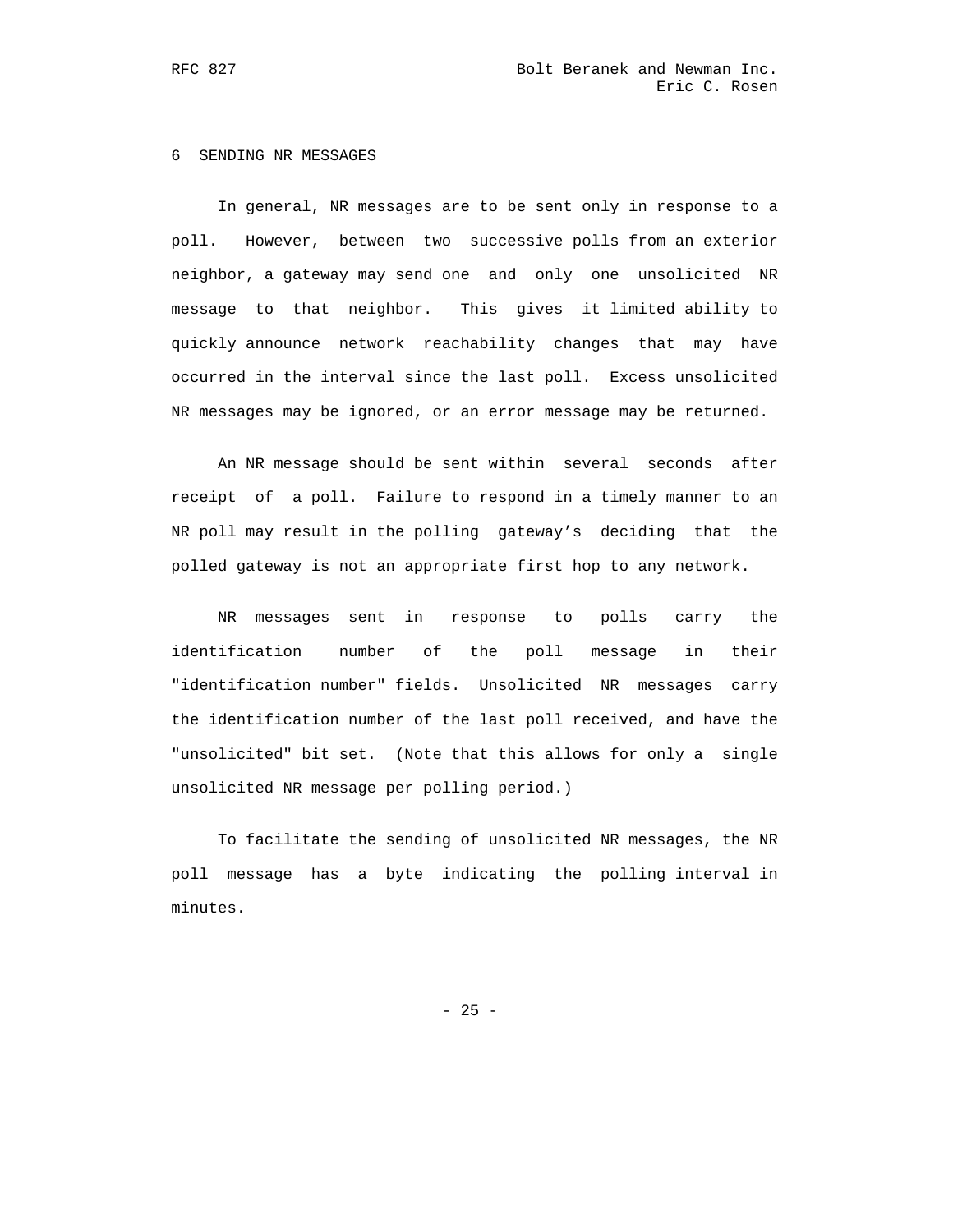Polls from non-neighbors, from neighbors which are not declared reachable, or with bad IP source network fields, should be responded to with an EGP error message with the appropriate "reason" field. If G sends an NR poll to G' with IP source network N, and G' is not a neighbor of G on its interface to network N (or G' does not have an interface to network N), then the source network field is considered "bad".

 Duplicated polls (successive polls with the same identification number) should be responded to with duplicates of the same NR message. If that message is fragmented, the same fragments shall be sent each time. Note that there is no provision for handling multiple outstanding polls from a single neighbor. NOTE THAT IF THE SAME FRAGMENTS ARE NOT SENT IN RESPONSE TO DUPLICATED POLLS, INCORRECT REASSEMBLY WILL BE THE PROBABLE RESULT. If fragmentation is not being used, however, then no harm should result from responding to a duplicate poll with a different (presumably more recent) NR message.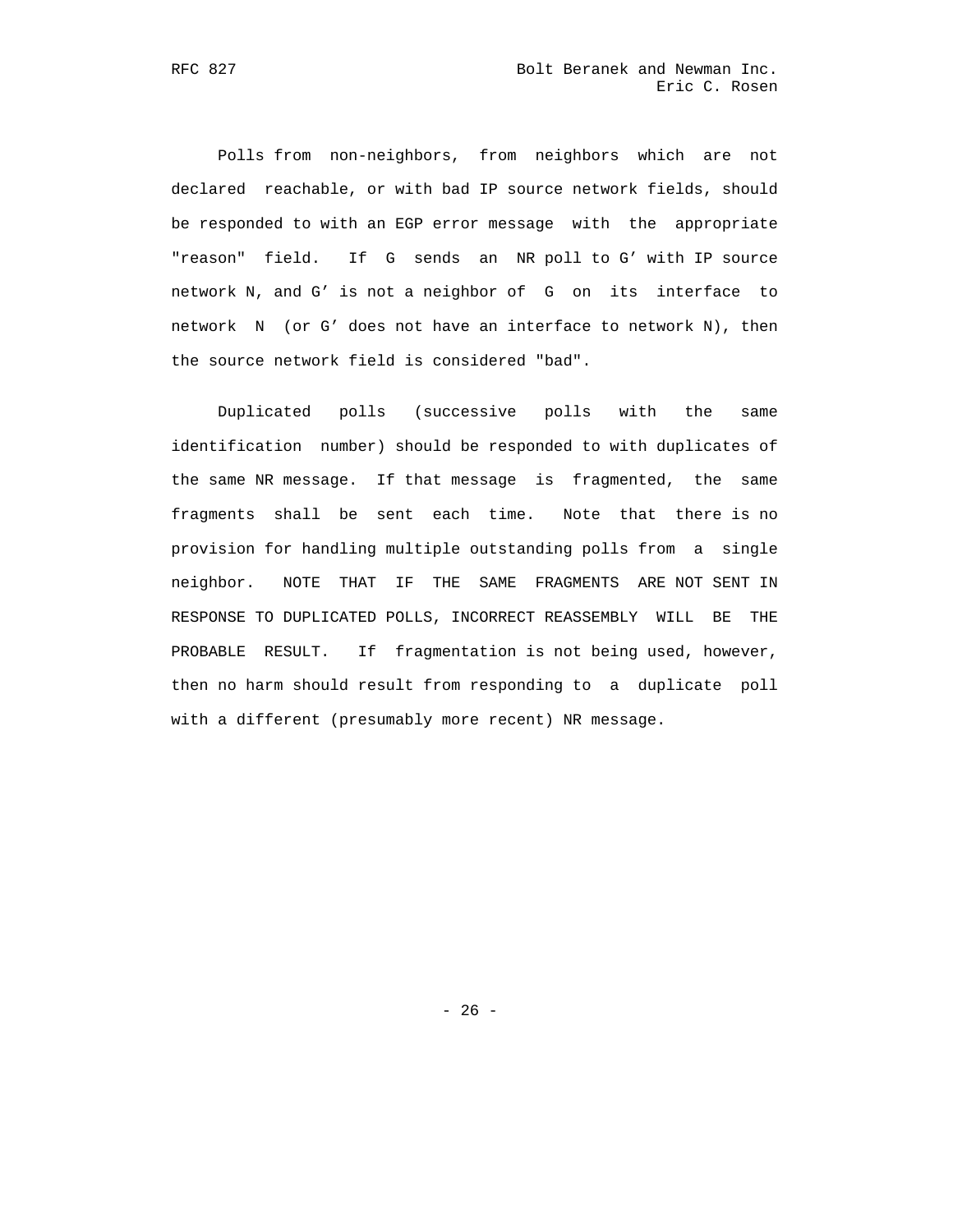# 7 INDIRECT NEIGHBORS

 Becoming a "direct neighbor" of an exterior gateway requires three steps: (a) neighbor acquisition, (b) running a neighbor reachability protocol, and (c) polling the neighbor periodically for NR messages. Suppose, however, that gateway G receives an NR message from G', in which G' indicates the presence of other neighbors G1, ..., Gn, each of which is an appropriate first hop for some set of networks to which G' itself is not an appropriate first hop. Then G should be allowed to forward traffic for those networks directly to the appropriate one of G1, ..., Gn, without having to send it to G' first. In this case, G may be considered an INDIRECT NEIGHBOR of G1, ..., Gn, since it is a neighbor of these other gateways for the purpose of forwarding traffic, but does not perform neighbor acquisition, neighbor reachability, or exchange of NR messages with them. Neighbor and network reachability information is obtained indirectly via G', hence the designation "indirect neighbor". We say that G is an indirect neighbor of G1, ..., Gn VIA G'.

 If G is an indirect neighbor of G' via G'', and then G receives an NR message from G'' which does not mention G', G should treat G' as having become unreachable.

- 27 -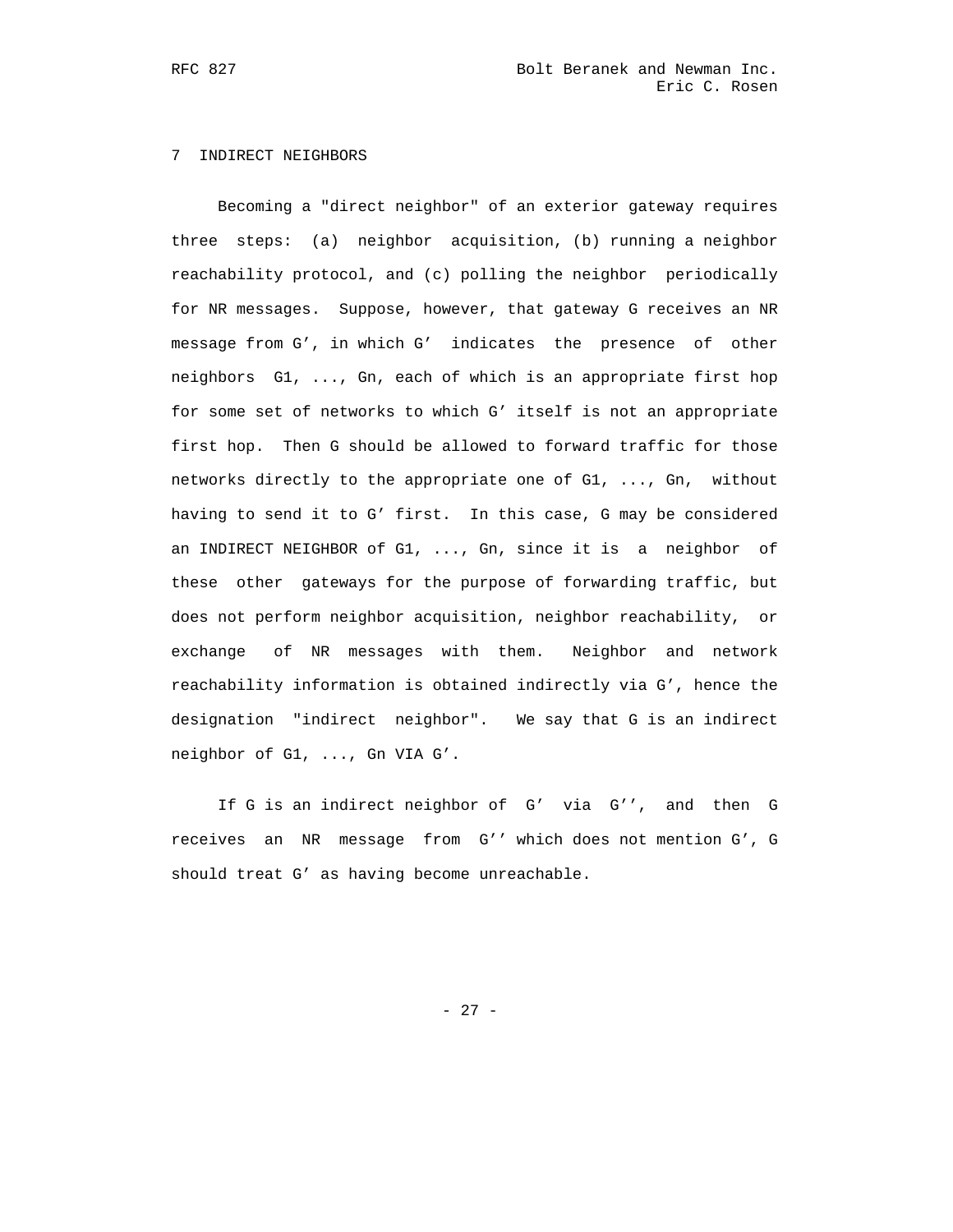# 8 HOW TO BE A STUB GATEWAY

 The most common application of EGP will probably be its use to enable a stub gateway to communicate with one of the DARPA core gateways, so as to enable data flow between networks accessible only via the stub and networks accessible only via the system of core gateways. As discussed previously, a stub gateway can be considered to be a one-gateway internet system with no interior neighbors. It is probably used to interface a local network or networks to a long range transport network (such as ARPANET or SATNET) on which there is a core gateway. In this case, the stub will not want the core gateways to forward it any traffic other than traffic which is destined for the network or networks which can be reached only via the stub. In general, the stub will not want to perform any services for the internet transport system which are not needed in order to be able to pass traffic to and from the networks that cannot be otherwise reached.

 The stub should have tables configured in with the addresses of a small number of the core gateways (no more than two or three) with which it has a common network. It will be the responsibility of the stub to initiate neighbor acquisition with these gateways. When a stub and a core gateway become direct neighbors, the core gateway will begin sending Hello messages.

- 28 -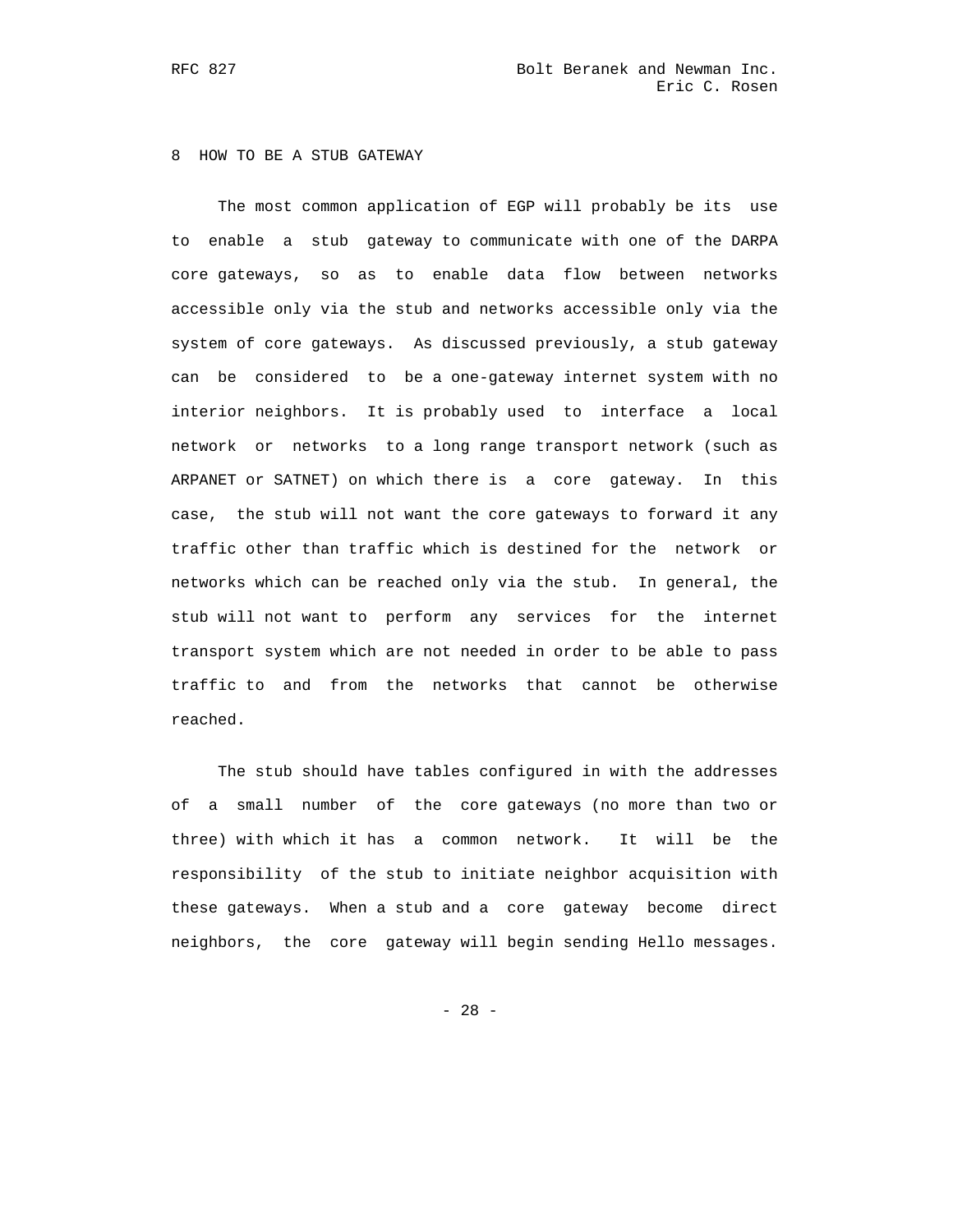When the stub declares the core gateways which are direct neighbors to be reachable, it should poll those gateways for NR messages at a rate not to exceed once per minute (or as specified in the Hello messages from the core gateways). The core gateways will also poll the stub for NR messages.

 The NR message sent by the stub should be the simplest allowable. That is, it should have only a single data block, headed by its own address (on the network it has in common with the neighboring core gateway), listing just the networks to which it is an appropriate first hop. These will be just the networks that can be reached no other way, in general.

 The core gateways will send complete NR messages, containing information about all other gateways on the common networks, both core gateways (which shall be listed as interior neighbors) and other gateways (which shall be listed as exterior neighbors, and may include the stub itself). This information will enable the stub to become an indirect neighbor of all these other gateways. That is, the stub shall forward traffic directly to these other gateways as appropriate, but shall not become direct neighbors with them.

 The core gateways will report distances less than 128 if the network can be reached without leaving the core system (i.e.,

- 29 -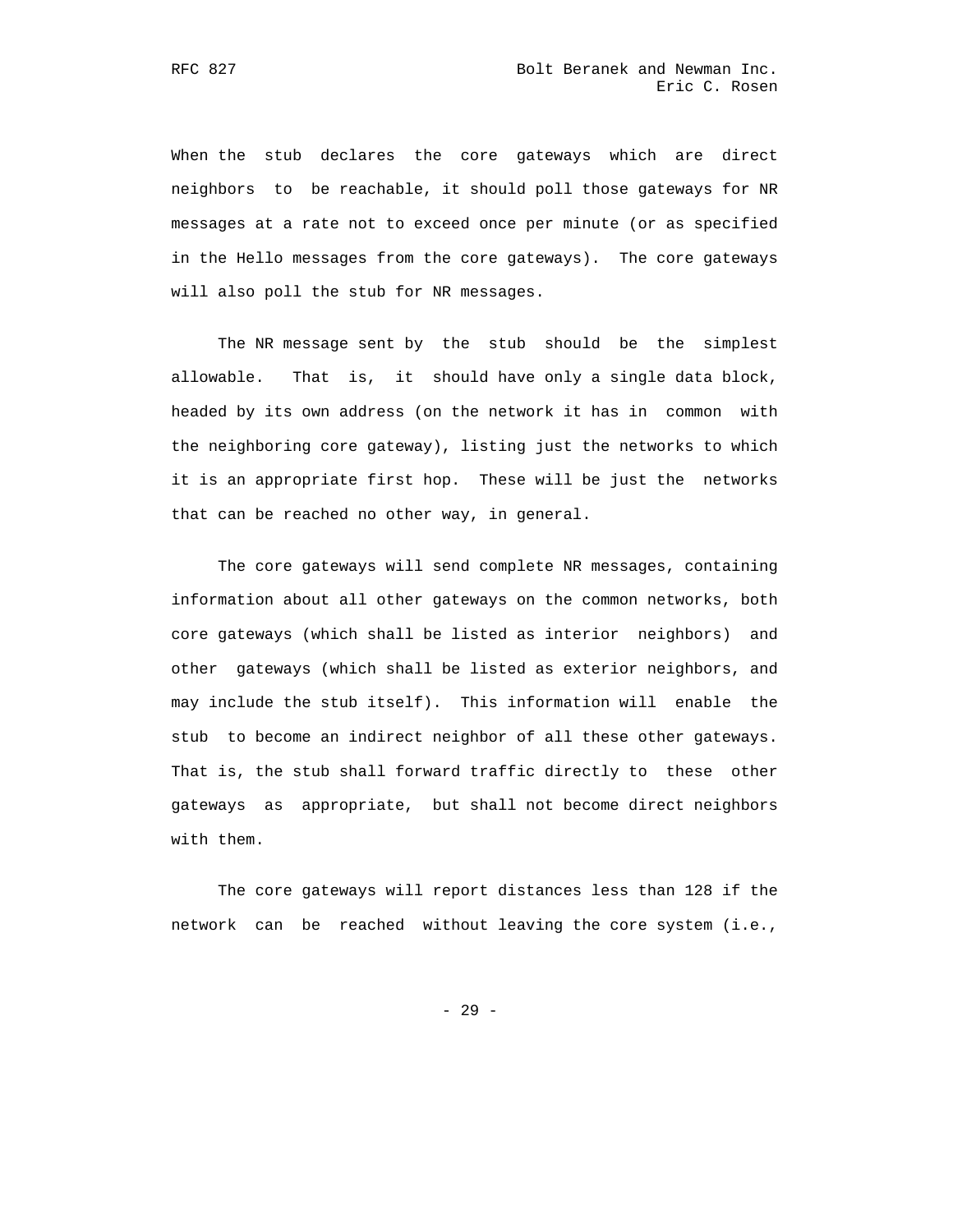without traversing any gateway other than a core gateway), and greater than or equal to 128 otherwise.

 The stub should NEVER forward to any (directly or indirectly) neighboring core gateway any traffic for which that gateway is not an appropriate first hop, as indicated in an NR message. Of course, this does not apply to datagrams which are using the source route option; any such datagrams should always be forwarded as indicated in the source route option field, even if that requires forwarding to a gateway which is not an appropriate first hop.

 If the direct neighbors of a stub should all fail, it will be the responsibility of the stub to acquire at least one new direct neighbor. It can do so by choosing one of the core gateways which it has had as an indirect neighbor, and executing the neighbor acquisition protocol with it. (It is possible that no more than one core gateway will ever agree to become a direct neighbor with any given stub gateway at any one time.)

 If the stub gateway does not respond in a timely manner to Hello messages from the core gateway, it may be declared unreachable. If it does not respond to NR poll messages in a timely manner, its networks may be declared unreachable. In both these cases, the core gateways may discard traffic destined for

- 30 -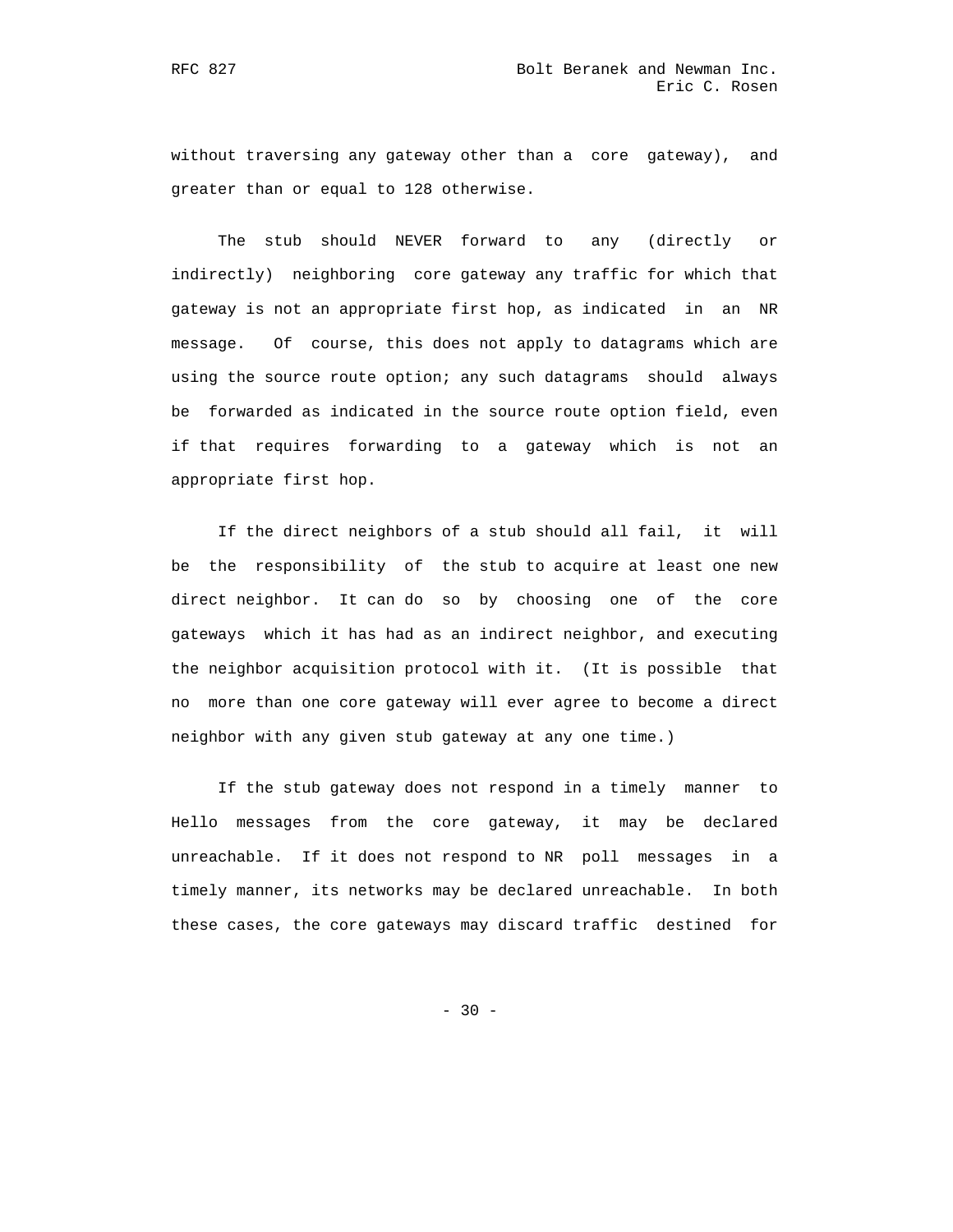those networks, returning ICMP "destination network unreachable" to the source hosts.

 The stub gateway is expected to fully execute the ICMP protocol, as well as the EGP protocol. In particular, it must respond to ICMP echo requests, and must send ICMP destination dead messages as appropriate. It is also required to send ICMP Redirect messages as appropriate.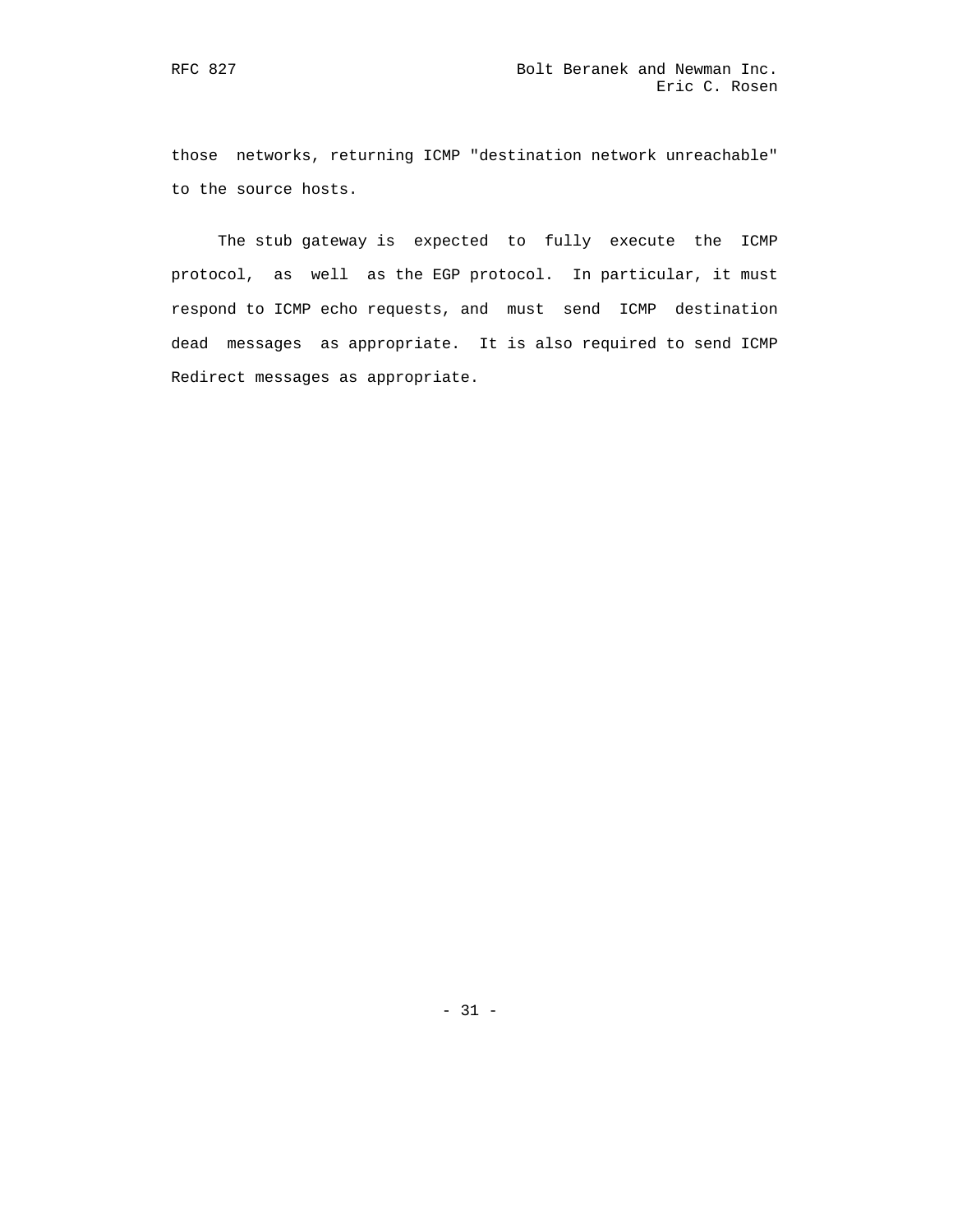# 9 LIMITATIONS

 It must be clearly understood that the Exterior Gateway Protocol does not in itself constitute a network routing algorithm. In addition, it does not provide all the information needed to implement a general area routing algorithm. If the topology of the set of autonomous systems is not tree-structured (i.e., if it has cycles), the Exterior Gateway Protocol does not provide enough topological information to prevent loops.

 If any gateway sends an NR message with false information, claiming to be an appropriate first hop to a network which it in fact cannot even reach, traffic destined to that network may never be delivered. Implementers must bear this in mind.

- 32 -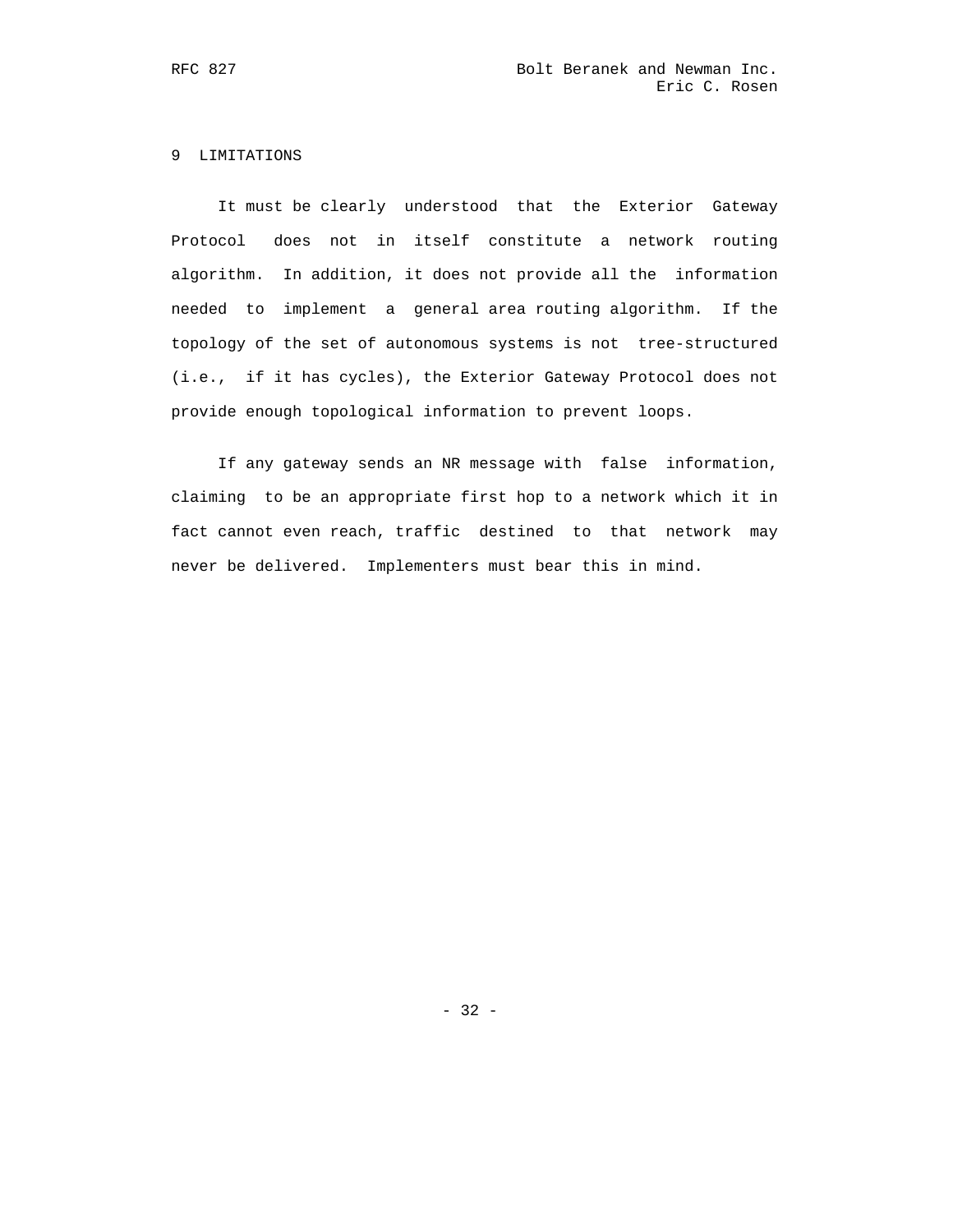### NEIGHBOR ACQUISITION MESSAGE

0  $1$   $2$   $3$  0 1 2 3 4 5 6 7 8 9 0 1 2 3 4 5 6 7 8 9 0 1 2 3 4 5 6 7 8 9 0 1 +-+-+-+-+-+-+-+-+-+-+-+-+-+-+-+-+-+-+-+-+-+-+-+-+-+-+-+-+-+-+-+-+ ! EGP Version # ! Type ! Code ! Info ! +-+-+-+-+-+-+-+-+-+-+-+-+-+-+-+-+-+-+-+-+-+-+-+-+-+-+-+-+-+-+-+-+ ! Checksum ! Autonomous System # ! +-+-+-+-+-+-+-+-+-+-+-+-+-+-+-+-+-+-+-+-+-+-+-+-+-+-+-+-+-+-+-+-+ ! Identification # ! +-+-+-+-+-+-+-+-+-+-+-+-+-+-+-+-+

Description:

 The Neighbor Acquisition messages are used by interior and exterior gateways to become neighbors of each other.

```
 EGP Version #
```
1

Type

3

Code

| $Code = 0$ | Neighbor Acquisition Request                  |
|------------|-----------------------------------------------|
| Code = $1$ | Neighbor Acquisition Reply                    |
| Code = $2$ | Neighbor Acquisition Refusal (see Info field) |
| Code = $3$ | Neighbor Cease Message (see Info field)       |
| Code = $4$ | Neighbor Cease Acknowledgment                 |

Checksum

 The EGP checksum is the 16-bit one's complement of the one's complement sum of the EGP message starting with the EGP version number field. For computing the checksum, the checksum field should be zero.

Autonomous System #

 This 16-bit number identifies the autonomous system containing the gateway which is the source of this message.

- 33 -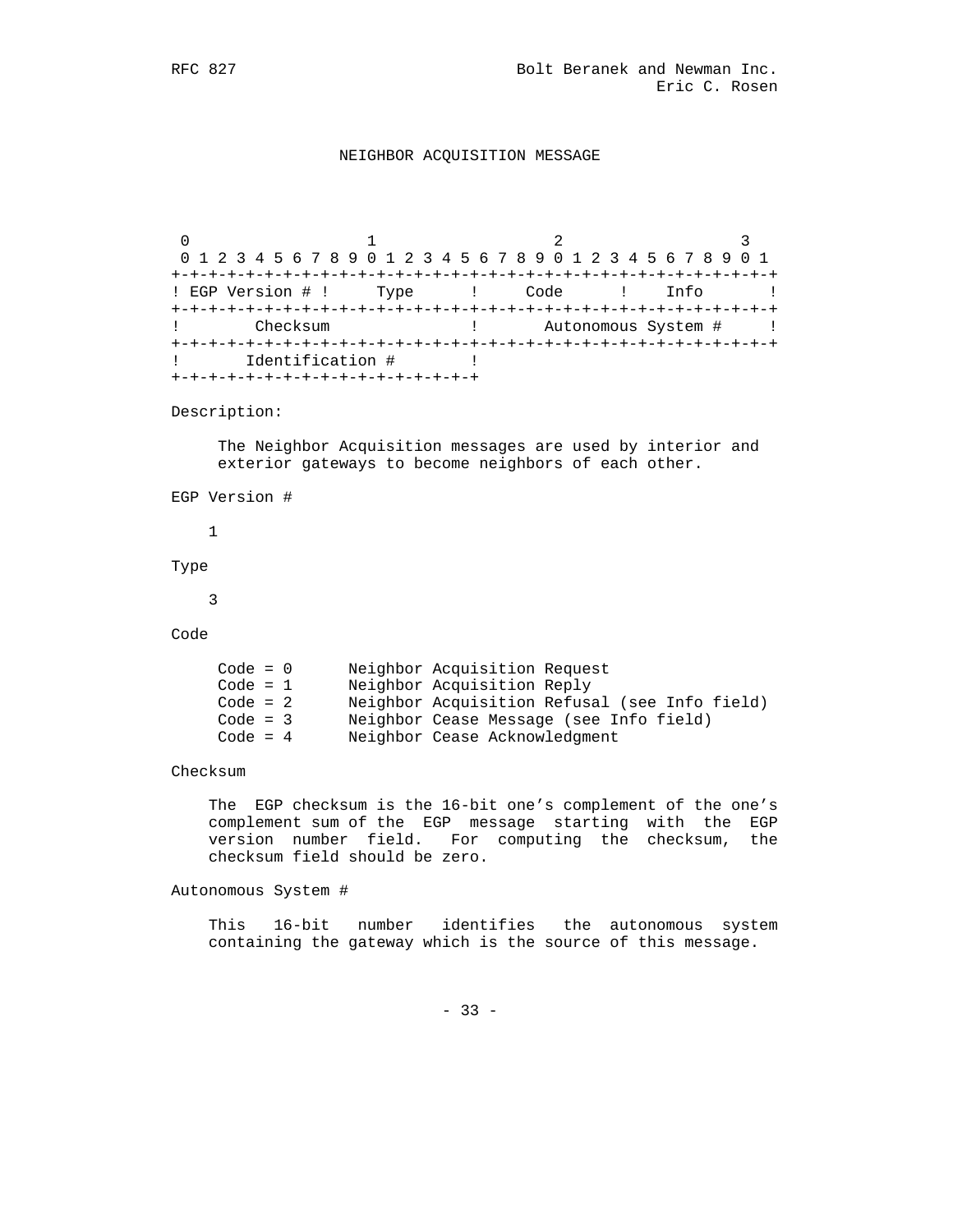Info For Refusal message, gives reason for refusal: 0 Unspecified 1 Out of table space 2 Administrative prohibition For Cease message, gives reason for ceasing to be neighbor: 0 Unspecified 1 Going down 2 No longer needed Otherwise, this field MUST be zero.

Identification Number

 An identification number to aid in matching requests and replies.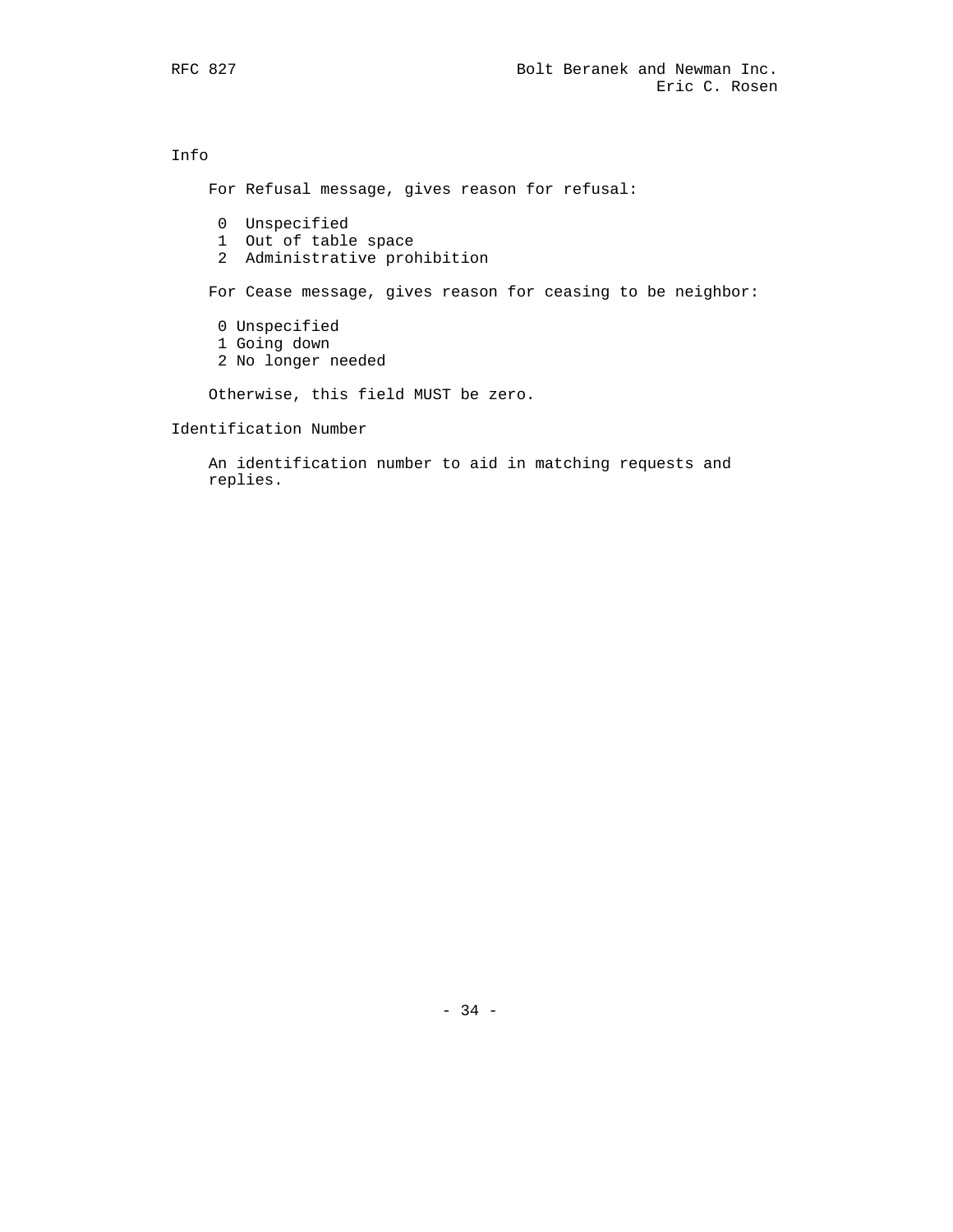### NEIGHBOR HELLO/I HEARD YOU MESSAGE

 $0$  and  $1$  and  $2$  3 0 1 2 3 4 5 6 7 8 9 0 1 2 3 4 5 6 7 8 9 0 1 2 3 4 5 6 7 8 9 0 1 +-+-+-+-+-+-+-+-+-+-+-+-+-+-+-+-+-+-+-+-+-+-+-+-+-+-+-+-+-+-+-+-+ ! EGP Version # ! Type ! Code ! Status ! +-+-+-+-+-+-+-+-+-+-+-+-+-+-+-+-+-+-+-+-+-+-+-+-+-+-+-+-+-+-+-+-+ Checksum (2008) 2012 12: Autonomous System # 1 +-+-+-+-+-+-+-+-+-+-+-+-+-+-+-+-+-+-+-+-+-+-+-+-+-+-+-+-+-+-+-+-+ Sequence #  $\qquad \qquad$  !Min Poll Intvl ! Zero : +-+-+-+-+-+-+-+-+-+-+-+-+-+-+-+-+-+-+-+-+-+-+-+-+-+-+-+-+-+-+-+-+ ! Last Poll Id # ! +-+-+-+-+-+-+-+-+-+-+-+-+-+-+-+-+

Description:

 Exterior neighbors use EGP Neighbor Hello and I Heard You Messages to determine neighbor connectivity. When a gateway receives an EGP Neighbor Hello message from a neighbor it should respond with an EGP I Heard You message.

EGP Version #

1

Type

5

Code

 Code = 0 for Hello Code = 1 for I Heard you

Checksum

 The EGP checksum is the 16-bit one's complement of the one's complement sum of the EGP message starting with the EGP version number field. For computing the checksum, the checksum field should be zero.

Autonomous System #

 This 16-bit number identifies the autonomous system containing the gateway which is the source of this message.

 $- 35 -$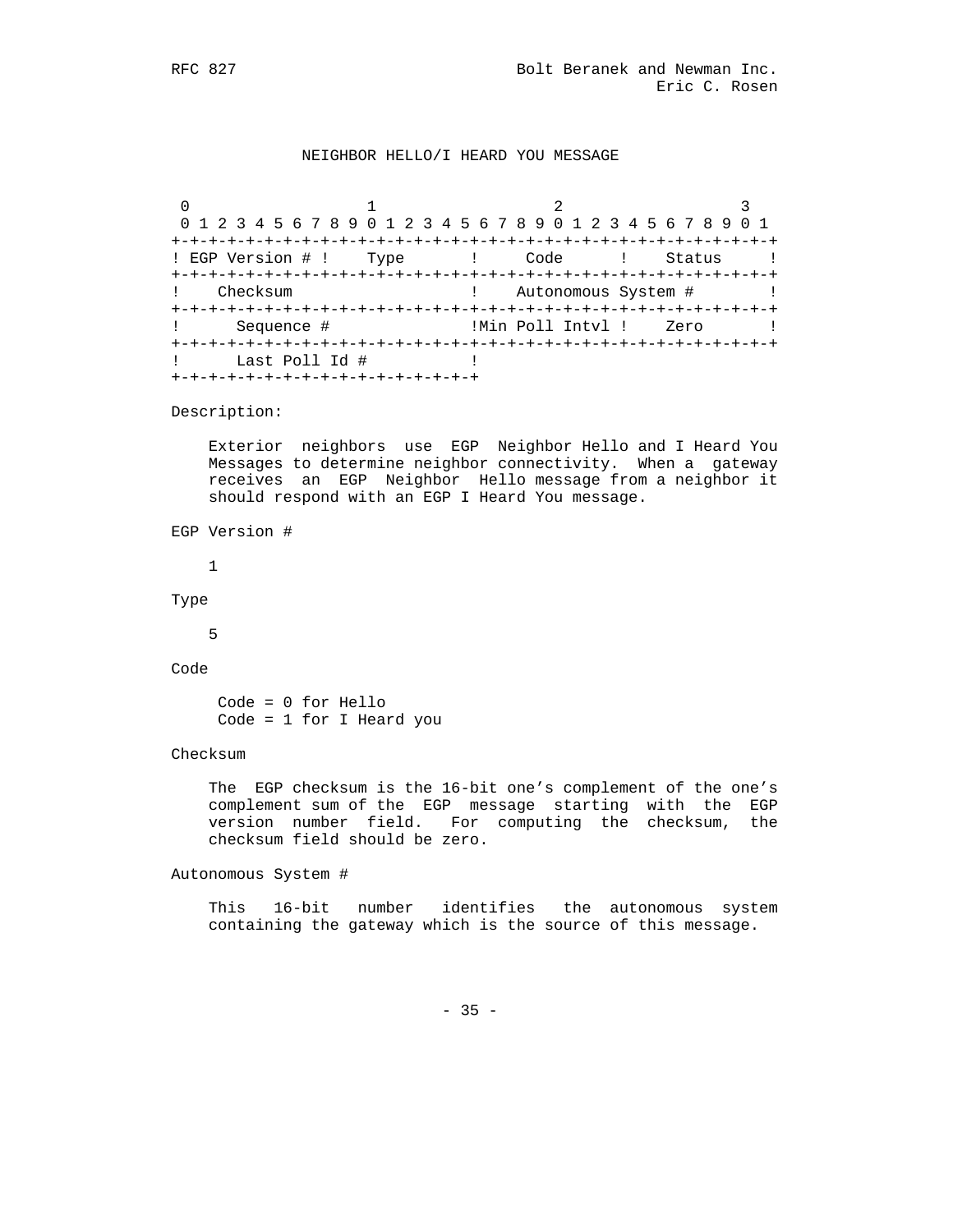Sequence Number

A sequence number to aid in matching requests and replies.

Status

- 0 No status given
- 1 You appear reachable to me
- 2 You appear unreachable to me due to neighbor reachability protocol
- 3 You appear unreachable to me due to network reachability information (such as 1822 "destination dead" messages from ARPANET)
- 4 You appear unreachable to me due to problems with my network interface

Last Poll Id Number

 The identification number of the most recently received NR poll message from the neighbor to which this message is being sent.

Minimum Polling Interval

 This gateway should not be polled for NR messages more often than once in this number of minutes.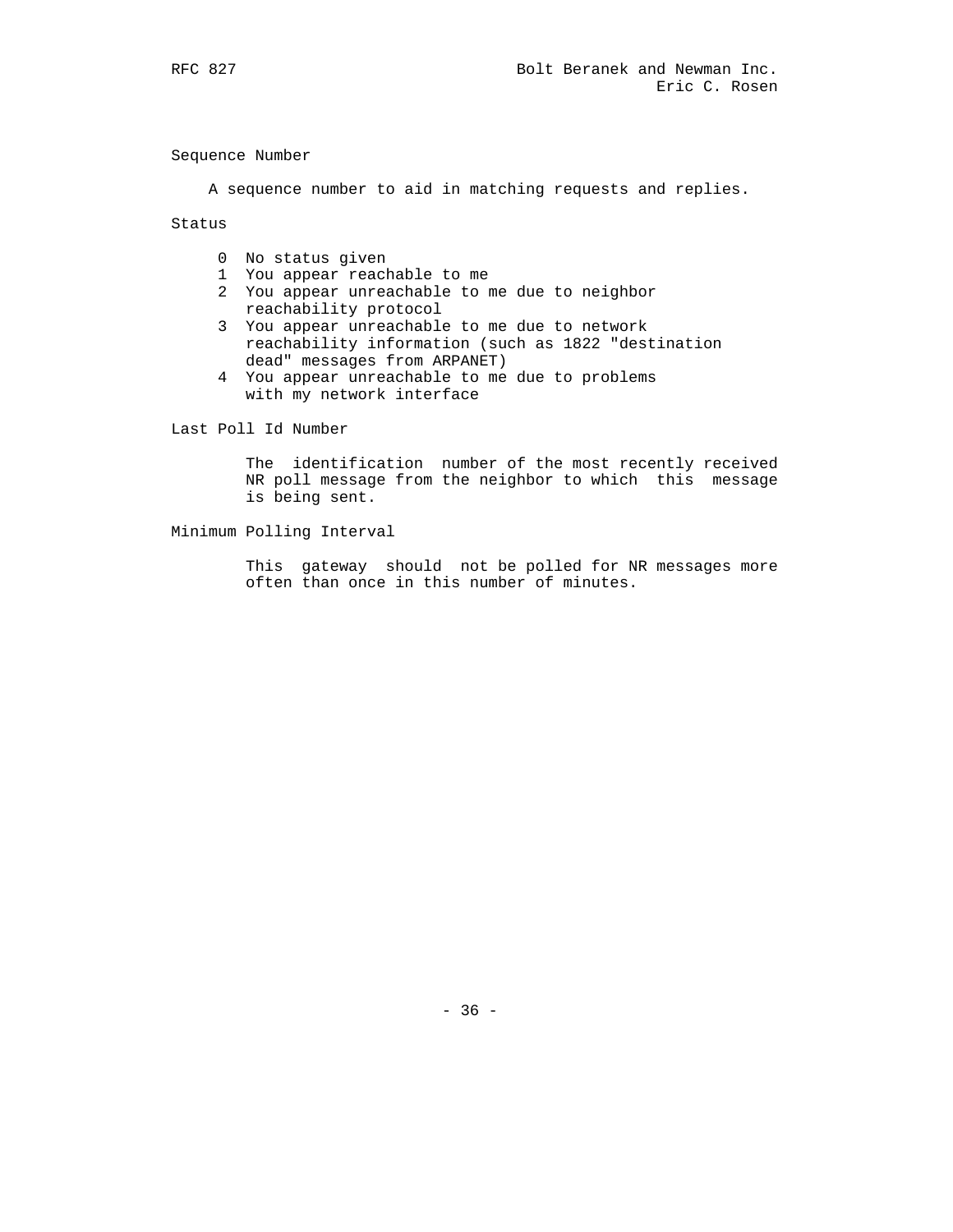NR POLL Message

0  $1$   $2$   $3$  0 1 2 3 4 5 6 7 8 9 0 1 2 3 4 5 6 7 8 9 0 1 2 3 4 5 6 7 8 9 0 1 +-+-+-+-+-+-+-+-+-+-+-+-+-+-+-+-+-+-+-+-+-+-+-+-+-+-+-+-+-+-+-+-+ ! EGP Version # ! Type ! Code ! Unused ! +-+-+-+-+-+-+-+-+-+-+-+-+-+-+-+-+-+-+-+-+-+-+-+-+-+-+-+-+-+-+-+-+ ! Checksum ! Autonomous System # ! +-+-+-+-+-+-+-+-+-+-+-+-+-+-+-+-+-+-+-+-+-+-+-+-+-+-+-+-+-+-+-+-+ ! IP Source Network ! Interval ! +-+-+-+-+-+-+-+-+-+-+-+-+-+-+-+-+-+-+-+-+-+-+-+-+-+-+-+-+-+-+-+-+ ! Identification # ! +-+-+-+-+-+-+-+-+-+-+-+-+-+-+-+-+

Description:

 A gateway that wants to receive an NR message from an Exterior Gateway will send an NR Poll message. Each gateway mentioned in the NR message will have an interface on the network that is in the IP source network field.

EGP Version #

1

Type

2

Code

 $\overline{0}$ 

Checksum

 The EGP checksum is the 16-bit one's complement of the one's complement sum of the EGP message starting with the EGP version number field. For computing the checksum, the checksum field should be zero.

Autonomous System #

 This 16-bit number identifies the autonomous system containing the gateway which is the source of this message.

- 37 -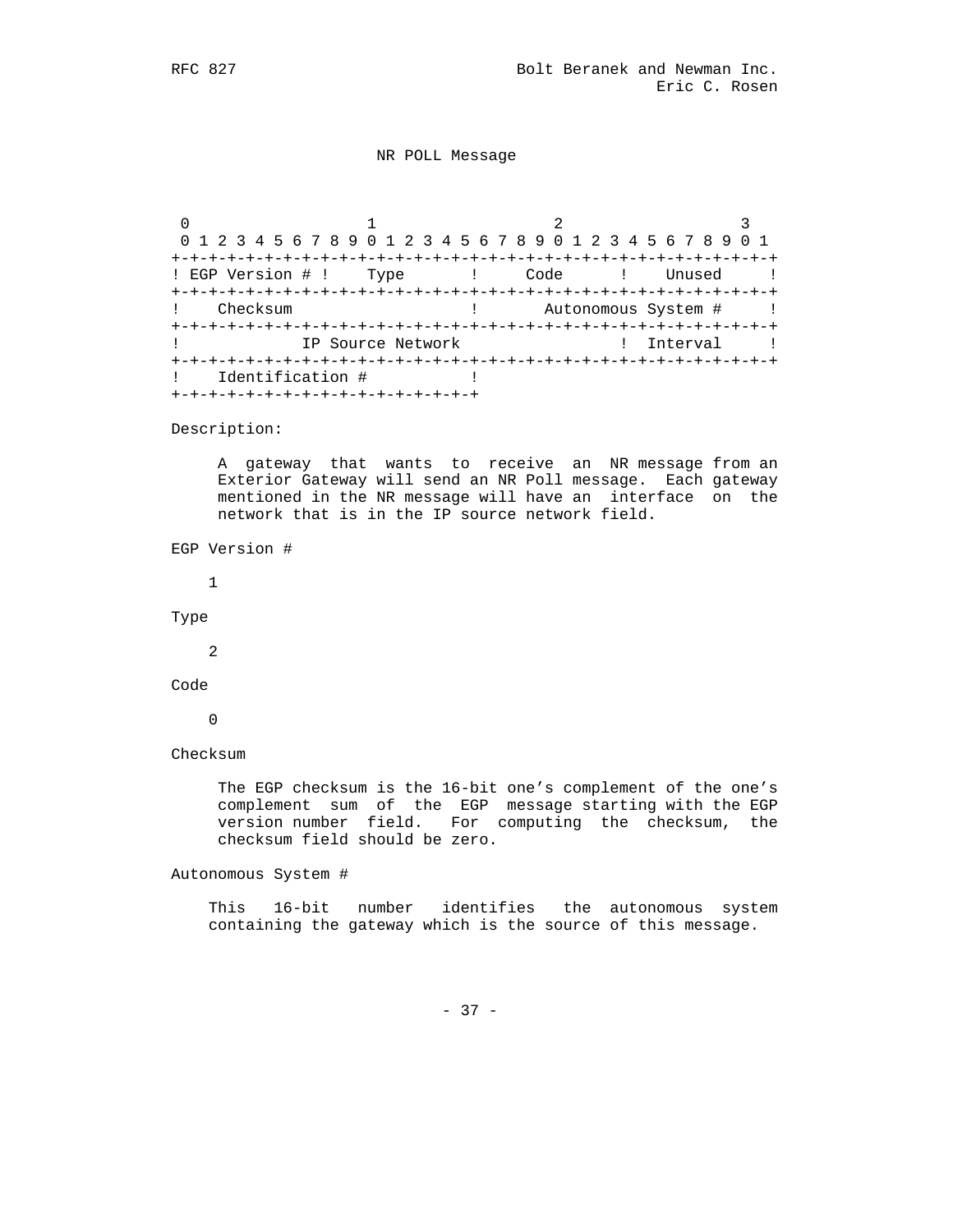# Identification Number

 An identification number to aid in matching requests and replies.

IP Source Network

 Each gateway mentioned in the NR message will have an interface on the network that is in the IP source network field. The IP source network is coded as one byte of network number followed by two bytes of zero for class A networks, two bytes of network number followed by one byte of zero for class B networks, and three bytes of network number for class C networks.

# Interval

The polling interval in minutes.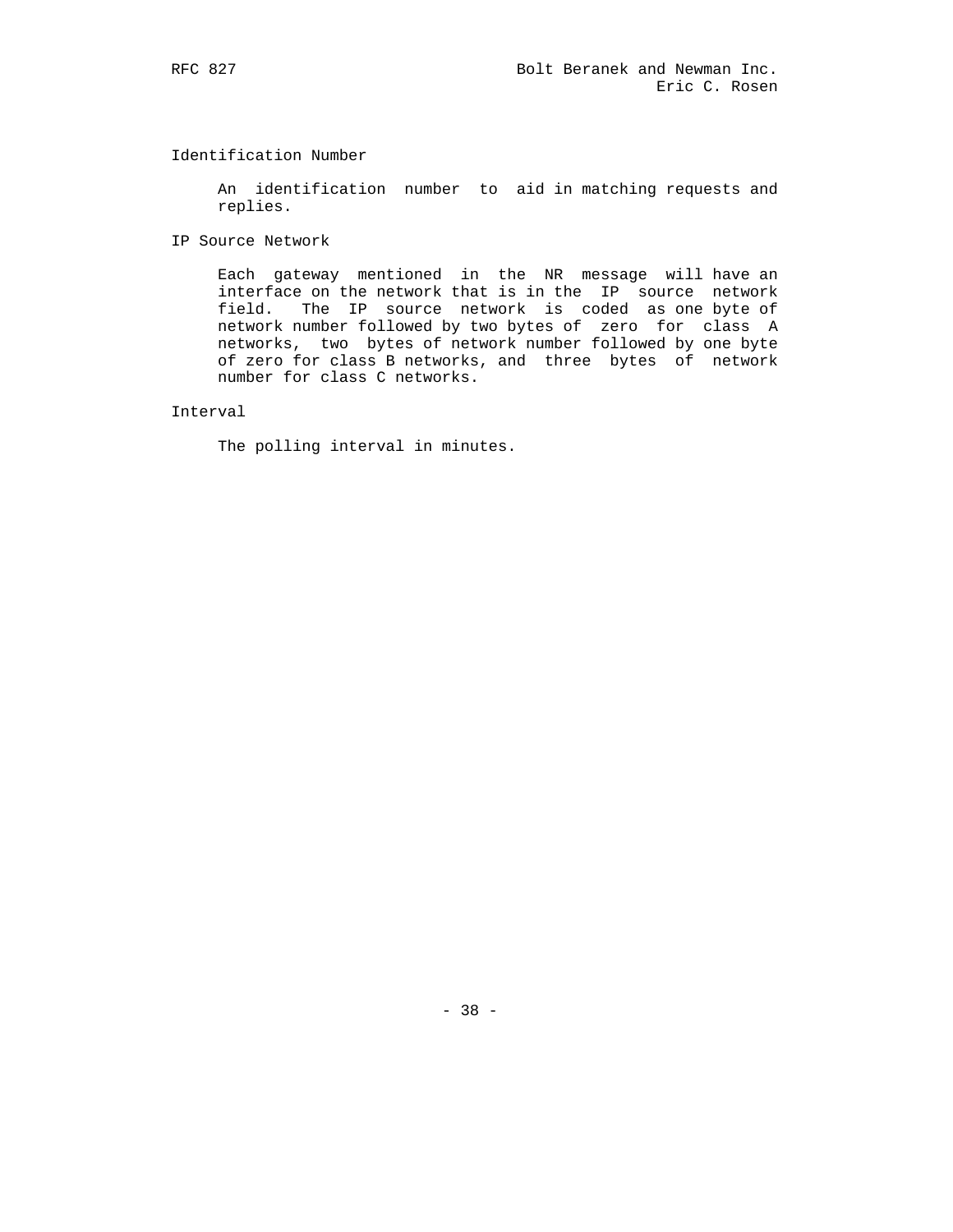#### NETWORK REACHABILITY MESSAGE

 $\Omega$  $\mathbf{1}$  $\overline{2}$  $\mathcal{L}$ 0 1 2 3 4 5 6 7 8 9 0 1 2 3 4 5 6 7 8 9 0 1 2 3 4 5 6 7 8 9 0 1 ! EGP Version # ! Type ! Code ! U! Zeroes ! ! Autonomous System # !  $\mathbf{1}$ Checksum ! Fragment # !# of last frg. ! Identification # ! IP Source Network  $\mathbf{I}$  $\blacksquare$ ! # of Int Gwys ! # of Ext Gwys ! +-+-+-+-+-+-+-+-+-+-+-+-+-+-+-+-+ ; # of nets for ! # of Nets  $\frac{1}{2}$ ! Gateway 1 IP address (without network #) : 1, 2 or 3 bytes ! distance ! ! distance !  $+ - + - + - + - + - + - + - +$  $+ - + - + - + - + - + - + - +$ ! # of nets ! : number of nets for Gateway n Gateway n IP address (without network #) [  $\Gamma$  and  $\Gamma$  and  $\Gamma$  and  $\Gamma$ ! distance !  $+ - + - + - + - + - + - + - +$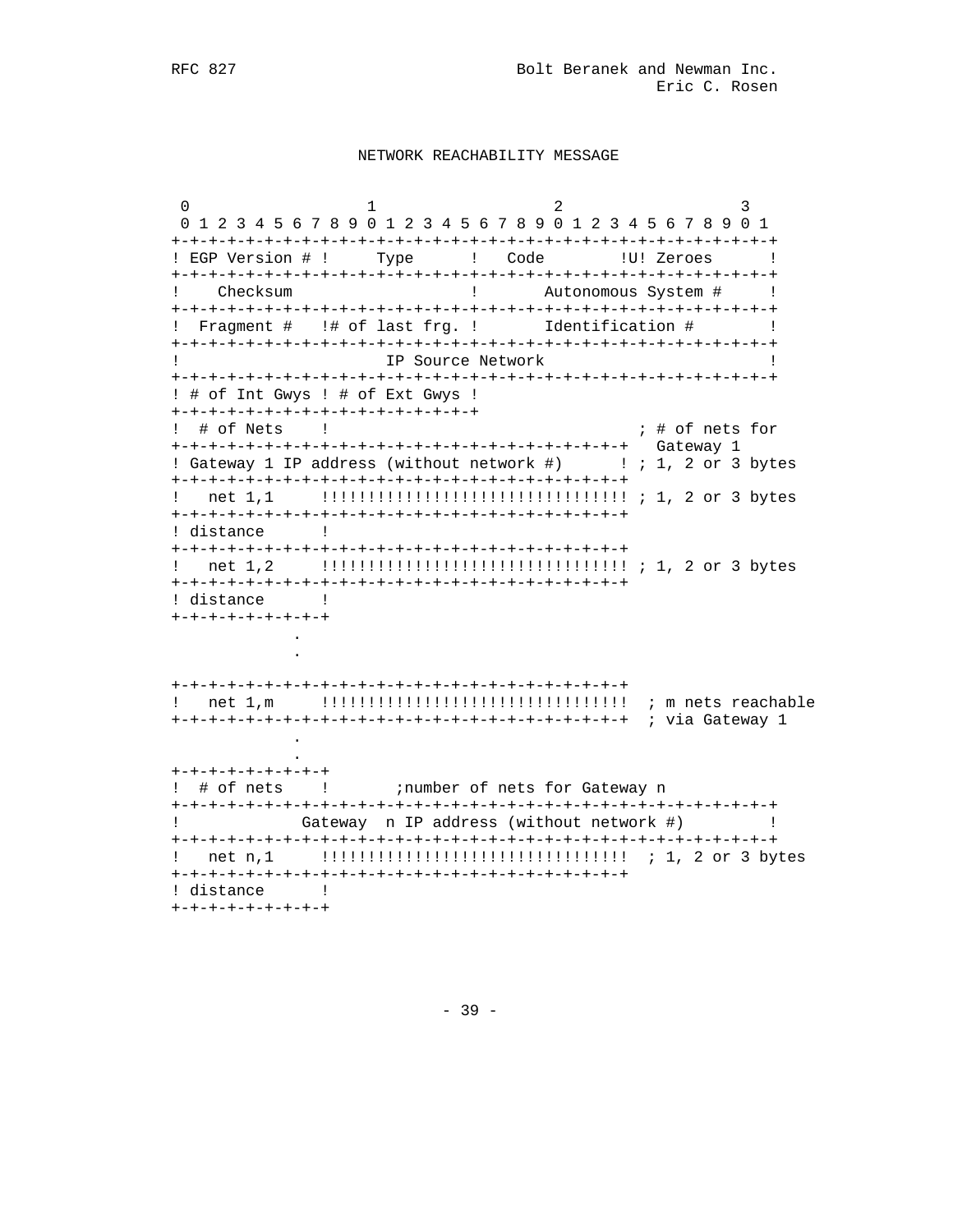! distance !  $\overline{a}$ +-+-+-+-+-+-+-+-+ ! distance !  $+ - + - + - + - + - + - + - +$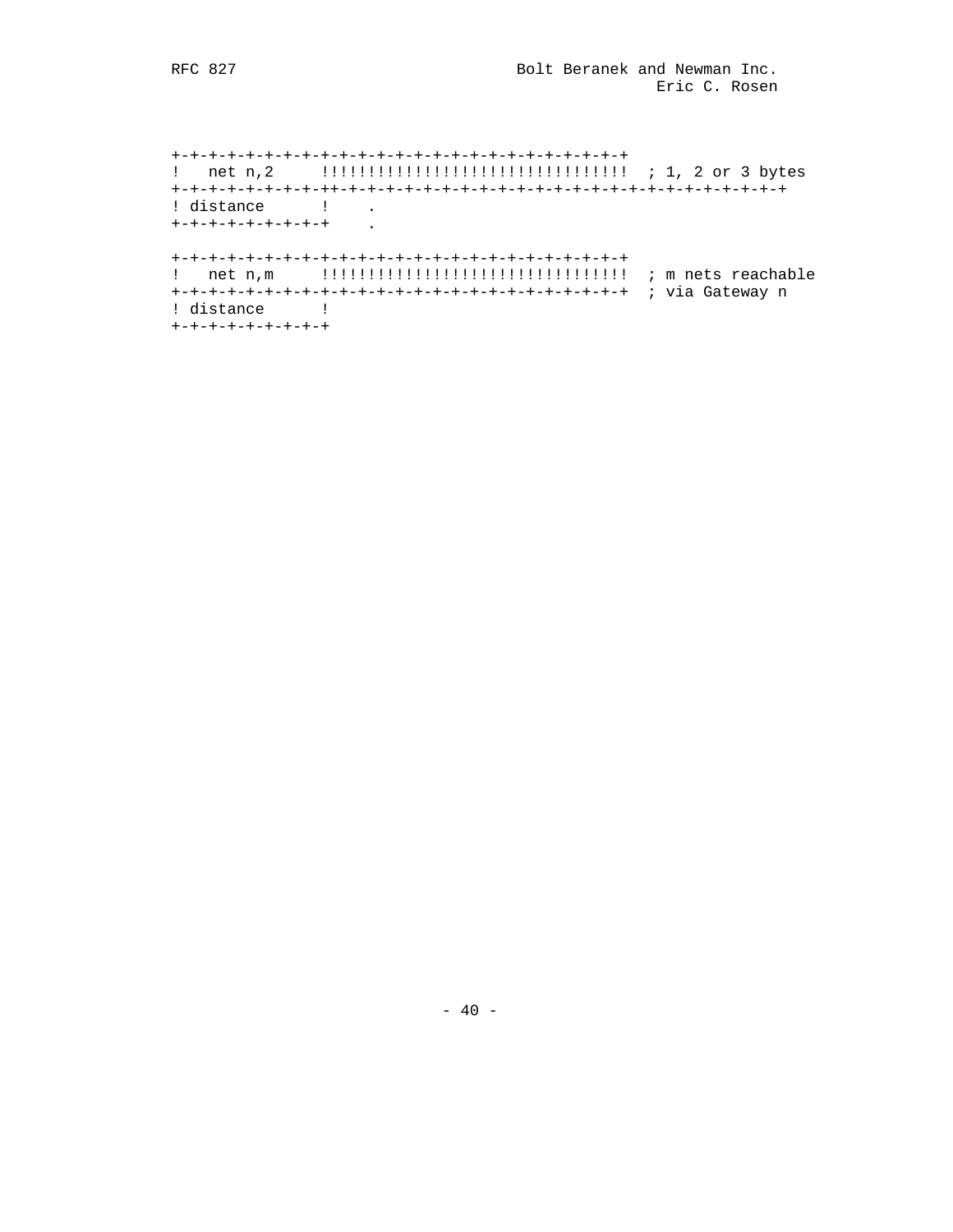Description:

 The Network Reachability message (NR) is used to discover which networks may be reached through Exterior Gateways. The NR message is sent in response to an NR Poll message.

EGP Version #

1

Type

1

Code

 $\Omega$ 

Checksum

 The EGP checksum is the 16-bit one's complement of the one's complement sum of the EGP message starting with the EGP version number field. For computing the checksum, the checksum field should be zero.

Autonomous System #

 This 16-bit number identifies the autonomous system containing the gateway which is the source of this message.

U (Unsolicited) bit

This bit is set if the NR message is being sent unsolicited.

#### Identification Number

 The identification number of the last NR poll message received from the neighbor to whom this NR message is being sent. This number is used to aid in matching polls and replies.

Fragment Number

 Which Fragment this is in the NR Message. Zero, if fragmentation is not used.

- 41 -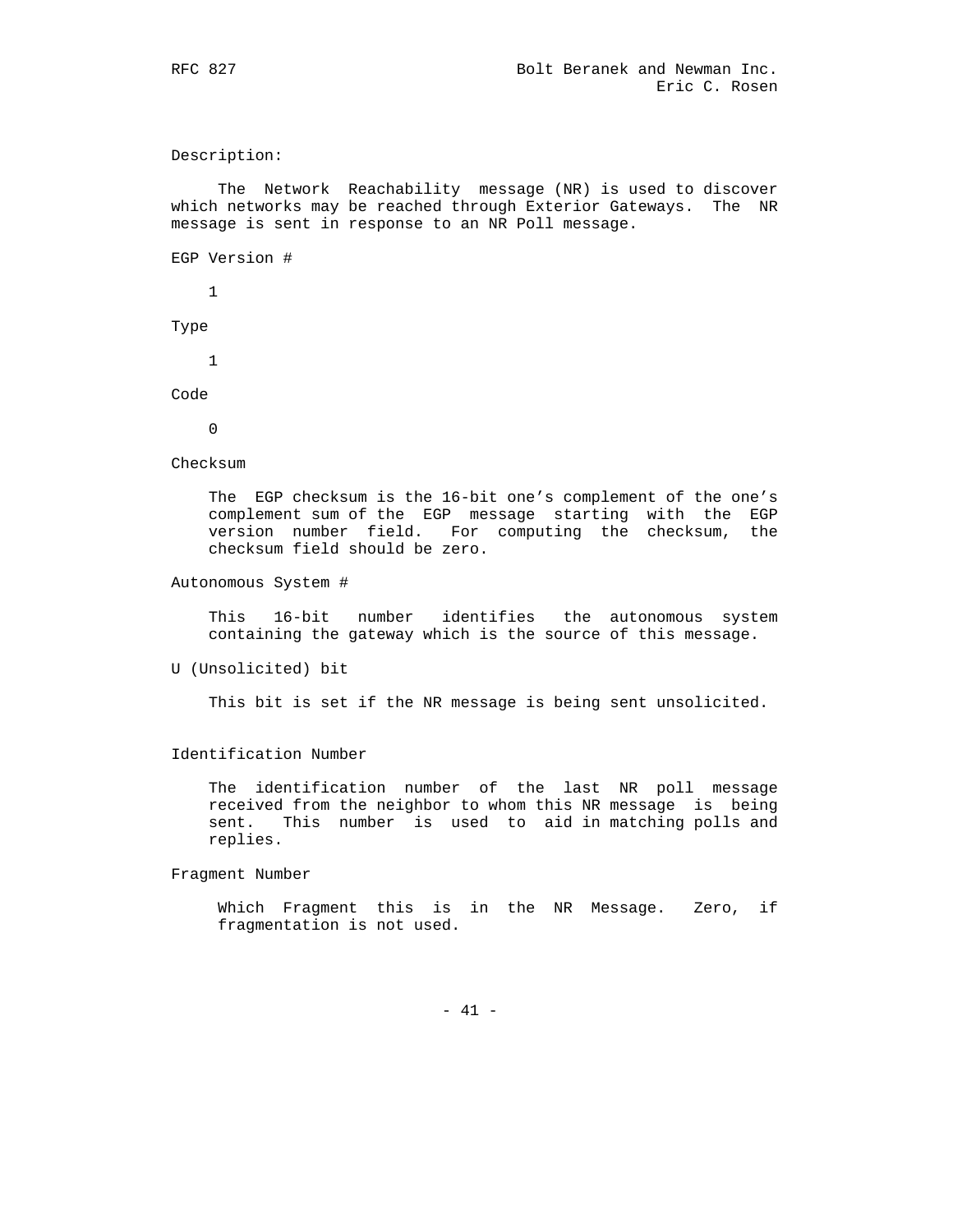Number of Last Fragment

 Number of the last fragment in the NR Message. Zero, if fragmentation is not used.

IP Source Network

 Each gateway mentioned in the NR message will have an interface on the network that is in the IP source network field.

# of Interior Gateways

 The number of interior gateways that are mentioned in this message.

# of Exterior Gateways

 The number of exterior gateways that are mentioned in this message.

# of Networks

 The number of networks for which the gateway whose IP address immediately follows is the appropriate first hop.

- Gateway IP address
	- 1, 2 or 3 bytes of Gateway IP address (without network #).
- Network address

 1, 2, or 3 bytes of network address of network which can be reached via the preceding gateway.

#### Distance

1 byte of distance in # of hops.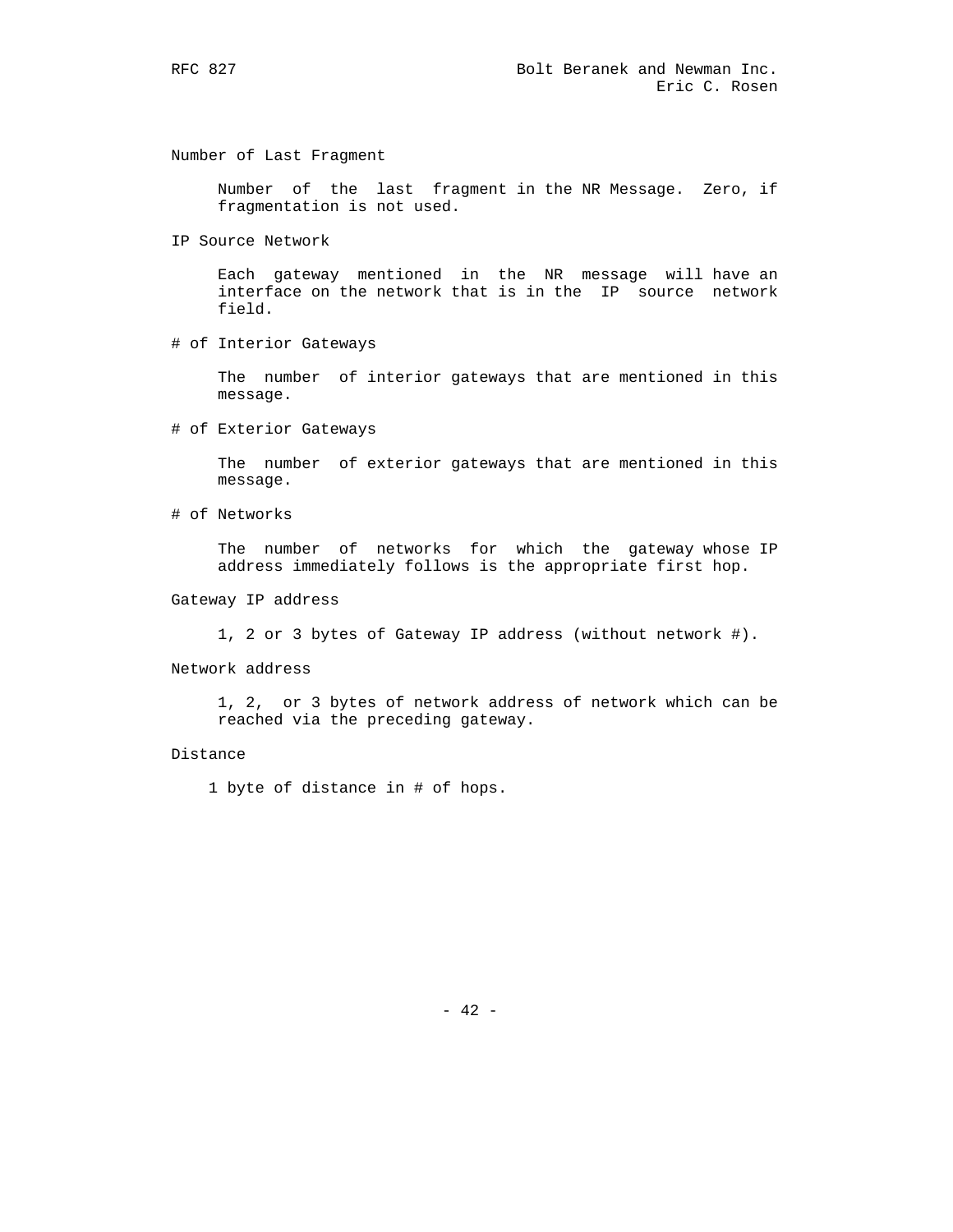### EGP ERROR MESSAGE

0  $1$   $2$   $3$  0 1 2 3 4 5 6 7 8 9 0 1 2 3 4 5 6 7 8 9 0 1 2 3 4 5 6 7 8 9 0 1 +-+-+-+-+-+-+-+-+-+-+-+-+-+-+-+-+-+-+-+-+-+-+-+-+-+-+-+-+-+-+-+-+ ! EGP Version # ! Type ! Code ! Unused ! +-+-+-+-+-+-+-+-+-+-+-+-+-+-+-+-+-+-+-+-+-+-+-+-+-+-+-+-+-+-+-+-+ ! Checksum ! Autonomous System # ! +-+-+-+-+-+-+-+-+-+-+-+-+-+-+-+-+-+-+-+-+-+-+-+-+-+-+-+-+-+-+-+-+ ! Error Type : Error Code : Id. # of Erroneous Msq. : +-+-+-+-+-+-+-+-+-+-+-+-+-+-+-+-+-+-+-+-+-+-+-+-+-+-+-+-+-+-+-+-+ ! Sequence # ! +-+-+-+-+-+-+-+-+-+-+-+-+-+-+-+-+

Description:

 An EGP Error Message is sent in response to an EGP Message that has a bad checksum or has an incorrect value in one of its fields.

```
 EGP Version #
```
1

Type

8

Code

 $\overline{0}$ 

Checksum

 The EGP checksum is the 16-bit one's complement of the one's complement sum of the EGP message starting with the EGP version number field. For computing the checksum, the checksum field should be zero.

Autonomous System #

 This 16-bit number identifies the autonomous system containing the gateway which is the source of this message.

- 43 -